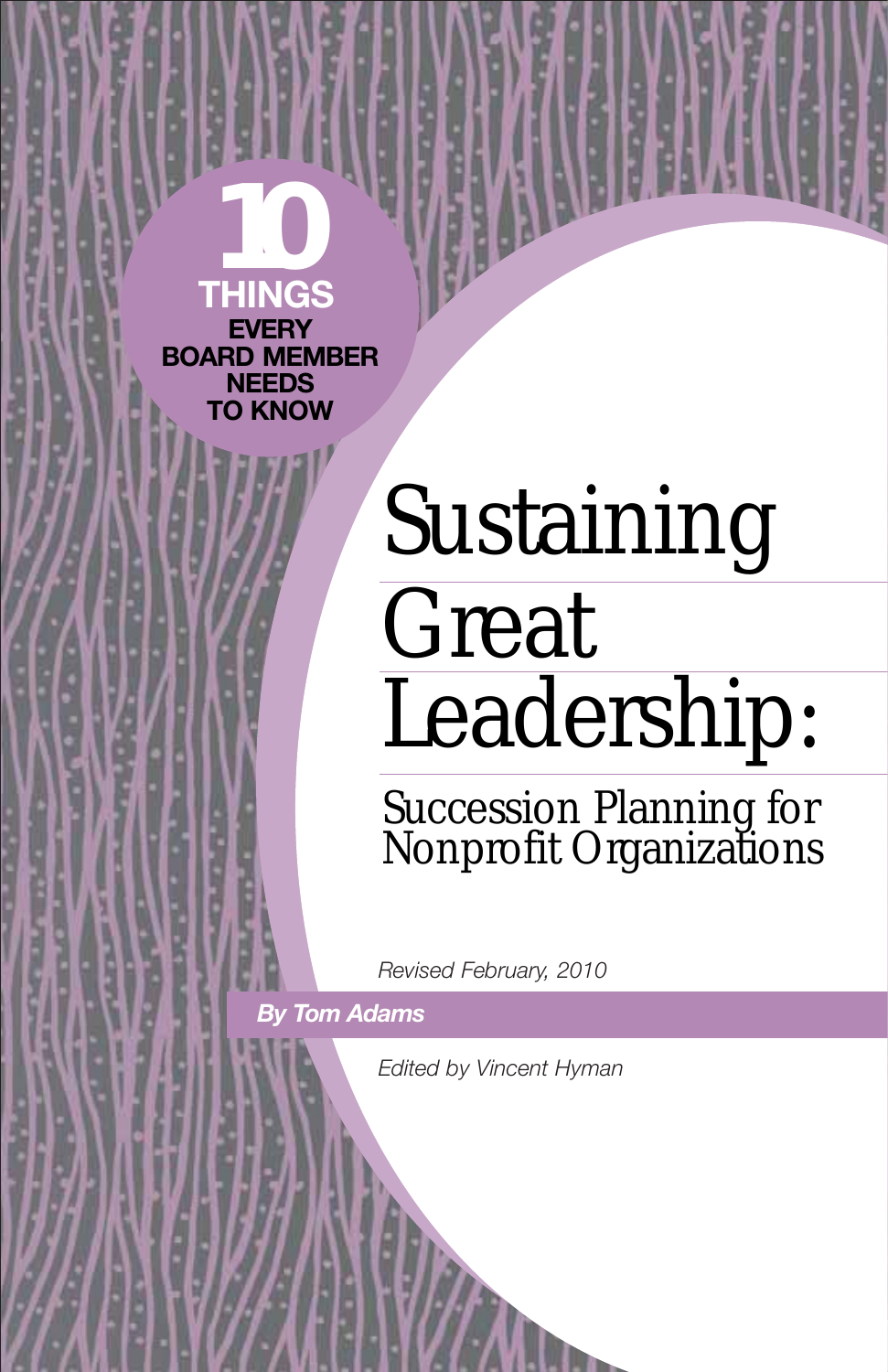#### *Mission*

Our mission is to foster effective risk management practices and the overall development and advancement of nonprofits through unique, creative initiatives.

#### *Ten Things Series for Nonprofit Boards*

Welcome to this series of short briefing papers for nonprofit board members. Whether a seasoned leader or first-time trustee, there is a continual need to revisit the expectations and demands of the critical board member roles in steering, supporting and safeguarding nonprofit organizations. In this series, First Nonprofit Foundation has identified topics of particular interest to board members and will provide digests of time-tested wisdom, emerging thought, and the insights of highly experienced practitioners. We trust these papers will succeed in helping nonprofits to develop and advance. As always, we welcome your comments and suggestions.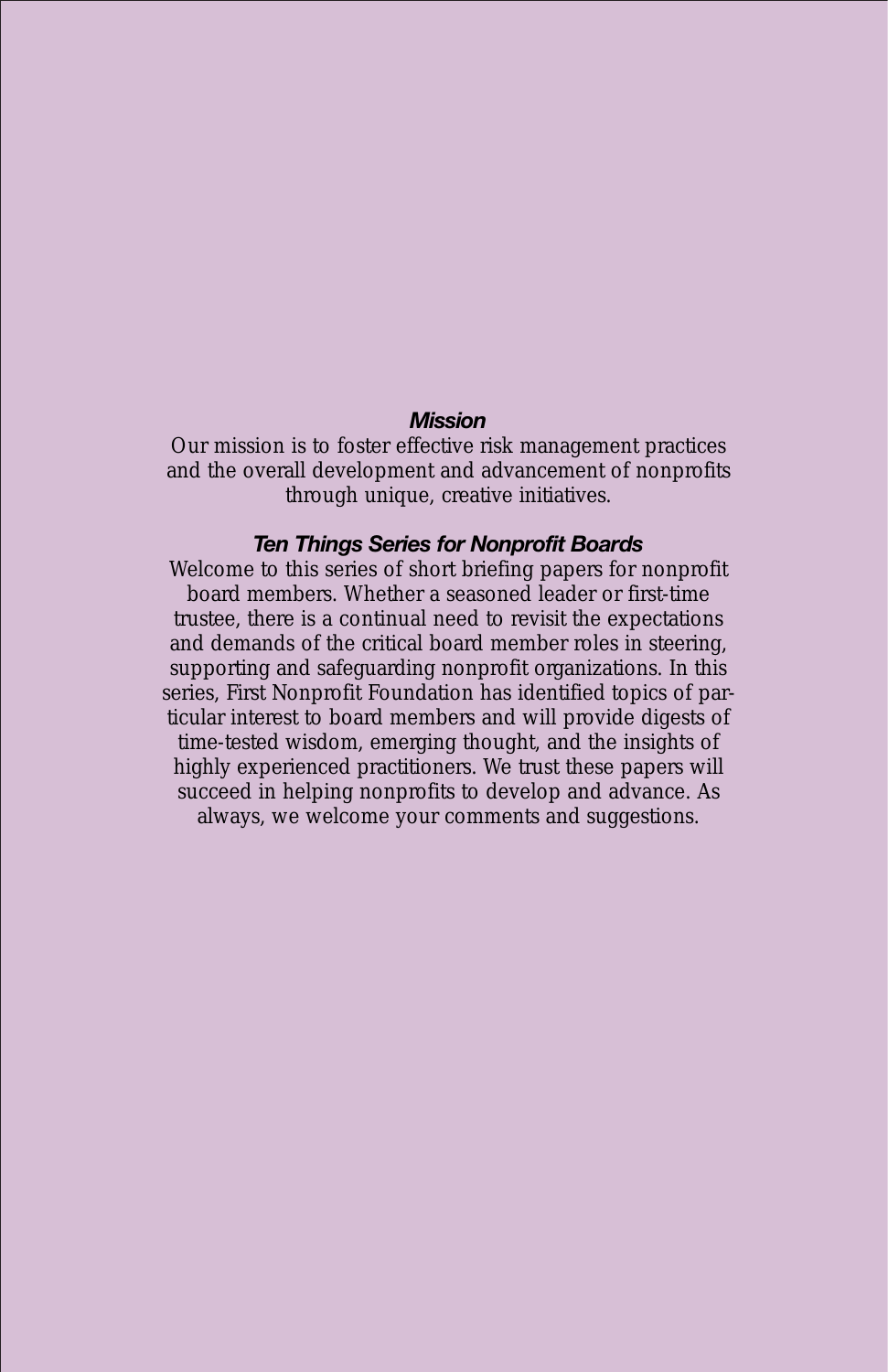"Nothing endures but change" —Heraclitus

What Heraclitus wrote 2,500 years ago still rings true today: change is the one constant we can count on. Despite this, many nonprofits fail to prepare for the most predictable change of all—the departure of their executive.

That's too bad, because leadership is everything in nonprofit organizations, which are typically small and heavily reliant on a deeply motivated staff. Boards that ignore their role in planning for sustained leadership put longterm success at risk. And that risk today is greater than ever before.

*1*

Why? There's a tidal wave of nonprofit leadership transitions. Between 60 and 75 percent of nonprofit executive directors will leave their position in the next five years. Over the next decade, many baby boom leaders, who currently dominate the sector, will retire or move into less demanding work. Ten to fifteen percent of nonprofit organizations hire a new executive every year.

This guide is about how your board can sustain effective leadership over the long term by planning now for the time that your executive director or other key leaders leave. We call this succession planning. As you will learn, succession planning is a catch-phrase for a variety of actions. At a minimum, good succession planning includes the development of positive language and attitudes about succession, good emergency backup plans, a succession policy, an organizational culture that encourages the growth of new leaders, and adequate preparation for the planned departure of an executive. The steps and tools in this briefing booklet will increase the odds that your organization will sustain effective leaders—and success.

<sup>1</sup> Bell, J. and T. Wolfred, Daring to Lead 2006. San Francisco: CompassPoint Nonprofit Services and The Meyer Foundation, 2006, www.compasspoint.org/assets/194\_daringtolead06final.pdf).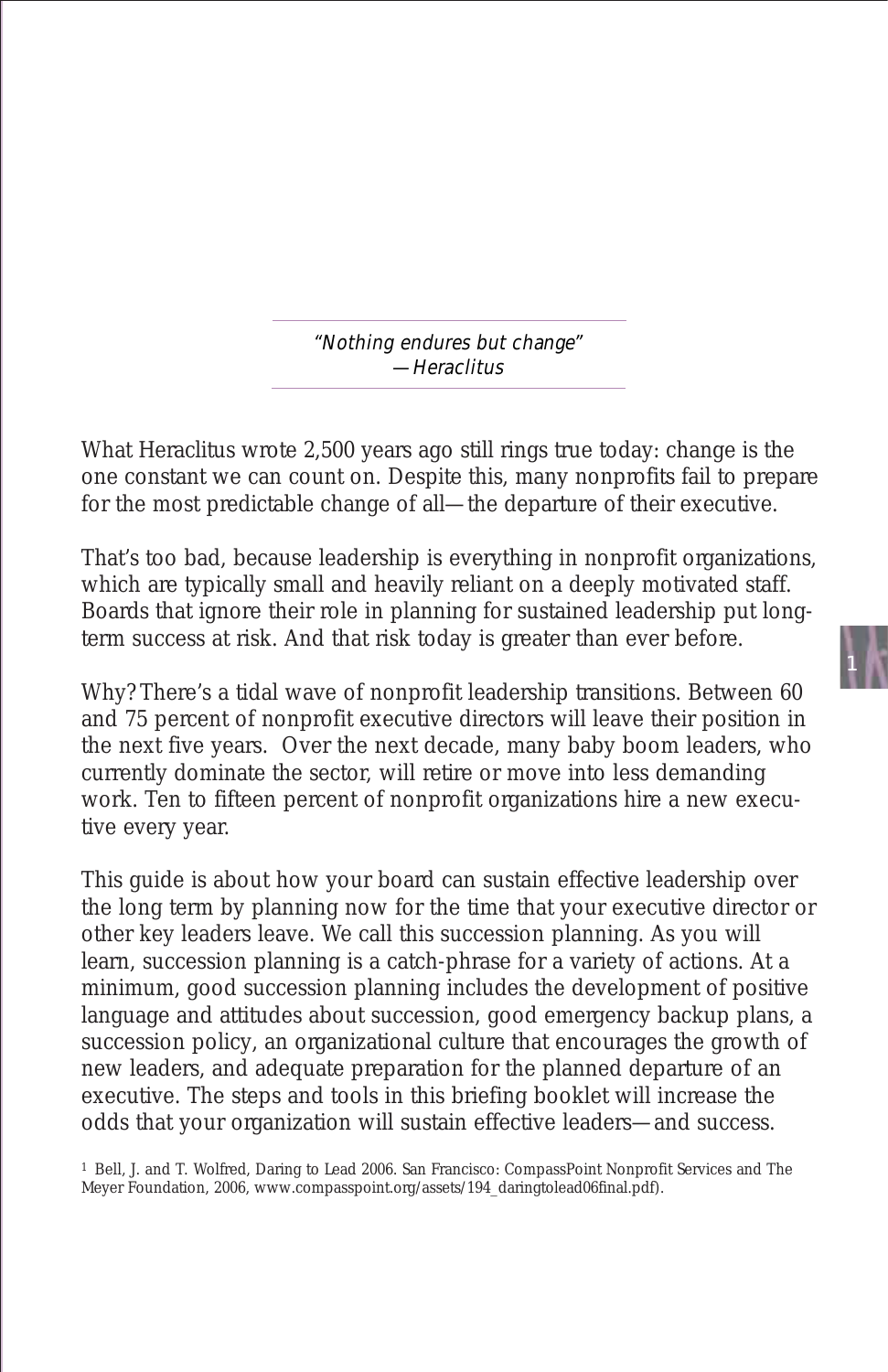The following actions (each a section of this booklet) will get your board started on succession planning.

- *1. Agree on Your Terminology*
- *2. Reduce Anxieties*
- *3. Plan to Follow Through*
- *4. Build Support for Succession Planning*
- *5. Create an Emergency Backup Plan*
- *6. Develop and Adopt a Succession Policy*
- *7. Prepare for Executive Transition on the Horizon*
- *8. Make Executive Transition Win-Win*
- *9. Infuse Leader Development into Board and Staff Plans*
- *10. Learn More*

Sections 1 through 4 will help your organization get comfortable with succession planning, which is often surrounded by great anxiety. Sections 5 and 6 are must-dos for every organization. Sections 7 and 8 are especially for organizations that know their executive will leave within one to three years. Sections 9 and 10 will take your organization *2 3* to the top level of organizations that are successfully sustaining leadership over the long haul.

These are not necessarily "steps" to be taken in a specific order. Rather, they are actions and approaches to succession planning that will ensure your organization minimizes anxiety, can handle planned or unplanned executive departures, seizes every opportunity, and is creating a culture that nurtures new leaders at every level of the organization.

While succession planning may sound like a daunting task, there's good news: you can complete the basics—an emergency back-up plan and board-adopted succession policy—in one to three months. Time investment:

- 8-12 hours executive time
- 1-4 hours full board discussion
- 6-8 hours board discussion

Let's begin!

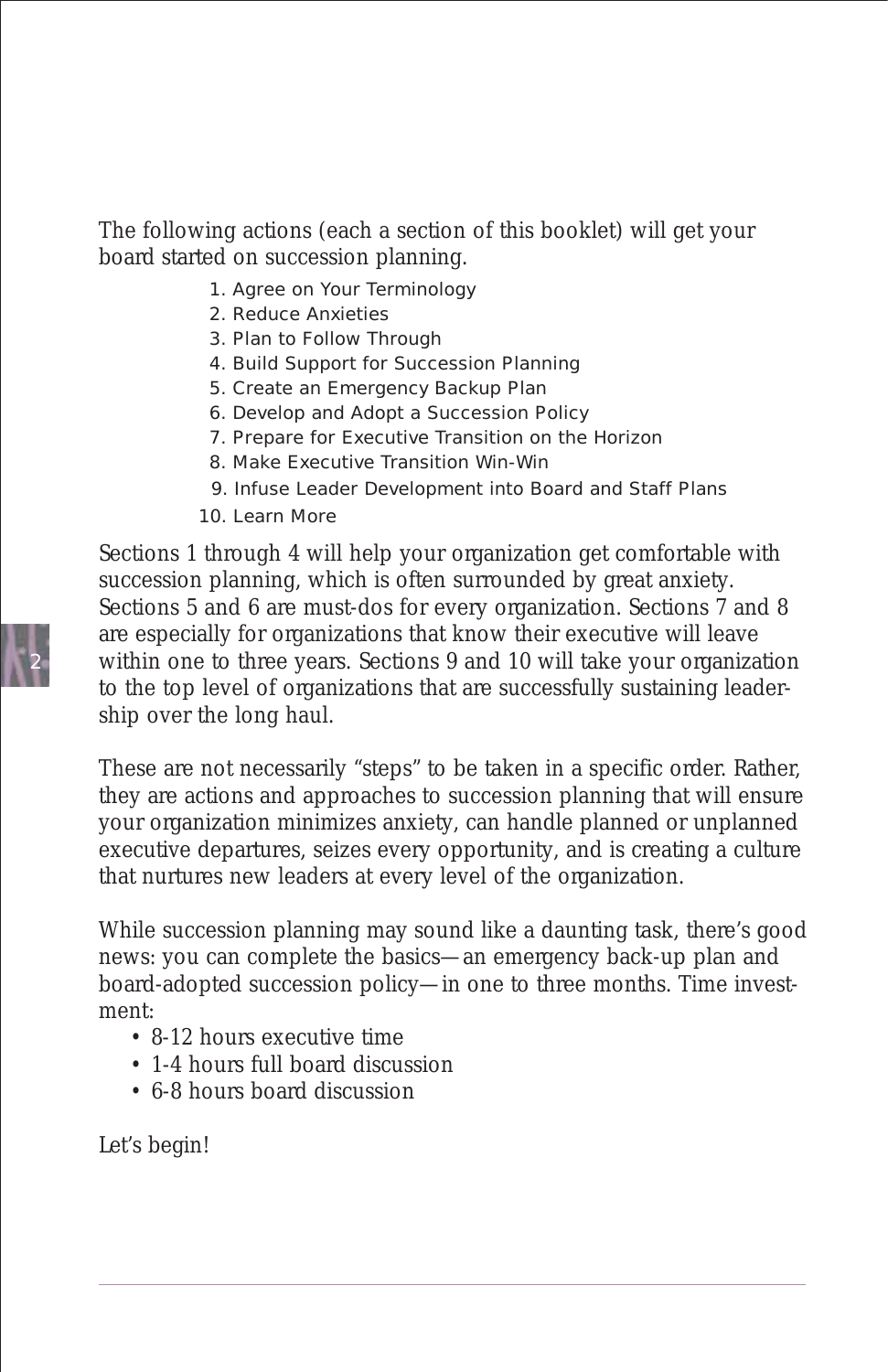#### *1. Agree on Your Terminology*

Typically, board members each carry their own notions of what succession planning is—ranging from immediately filling a vacancy to long-term leadership planning. The goal, regardless of the words you use, should be agreement that the organization seeks a plan to sustain effective leadership over time and multiple leadership changes. Because succession planning can make organizations "nervous," your board (and executive) should start by agreeing on the language that best fits its situation.

Here are some of the terms boards have employed to frame succession planning in ways that helps everyone feel safe.

- Leadership Sustainability Planning. This promises a goal of insuring effective leadership over time by preparing the organization for unplanned and planned leadership changes. It emphasizes building an organizational culture that supports and nurtures existing and potential leaders. We call this a "leader-full" organization.
- Leadership Planning. This frames succession planning as readiness for staff and board backup and succession. This approach empha-*2 3* sizes defining who leads in your organization and how existing and potential staff and board leaders can learn more about opportunities for advancement and development within the organization.
	- Talent Management and Development. This term frames succession planning as a human resource process. In this process, top leaders in an organization assess its key leadership needs, current capacity, and "bench strength" (potential leaders ready to move up). This usually results in an annual review of talent and individual and departmental plans for building additional bench strength and backup capacity where needed. It is similar to leadership planning with the focus more on the top leadership and key positions.
	- Succession Planning. Succession planning frames the issue as preparing for future leadership needs. Because many nonprofits are very small, the leader carries a lot of weight and a lot of organizational history. Planning ahead to pick a successor to the executive is thus critical. Some funders now ask to see an organization's succession plan when reviewing grant applications. We have used this term for this booklet.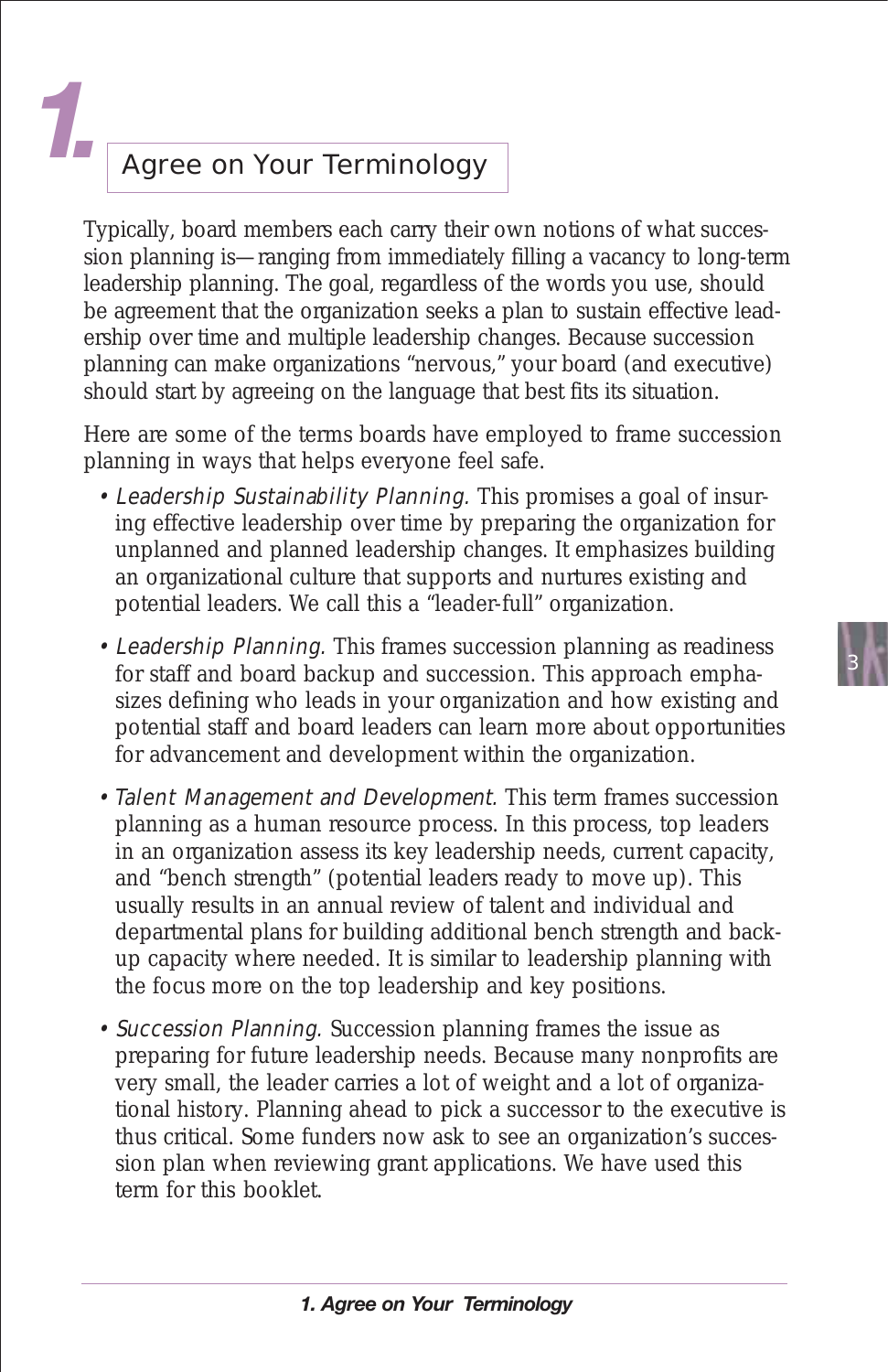All of these terms are helpful. The act of talking about the meaning and implications of each will get you started out in the right direction, and help the board get comfortable with the topic. Having had the discussion, pick a term that works and move on.





*4 5* ment. Then you must check in with each other to be sure you have Succession planning is about change. Change makes people anxious which is why they so often put off planning. Clarifying your terms is a start toward reducing the anxiety, but there is more to be done. First, you must check in with your mission to be sure you have broad agreeadequate trust within the board and between the board and executive.

Begin by checking in on your mission and strategic direction. Review your most recent strategic plan, vision, and mission statements. Be sure that your mission and strategic direction are clear. If there are wide variations in opinion, you need to build consensus on mission and direction before moving into leadership planning. That's normal—and it's fine, because as you build agreement, you also build trust.

Checking in on trust is more difficult than checking in on mission, so take it slow. Honestly assess whether you have good trust and communication among board members and between the executive and the board. If there is some doubt, discuss the issues and take steps to improve. You may need to delay succession planning for a few months while you sort through any performance issues or lack of trust among the top leaders. Consider one example:

*Jane Jones had served as executive director of Community Service Inc. for 15 years. She was in her mid-50s and generally in good health. Over lunch, her board chair, inquired: "Jane, do we have a succession plan in place? We're working on those at the bank and I think we ought to have one for Community Service."*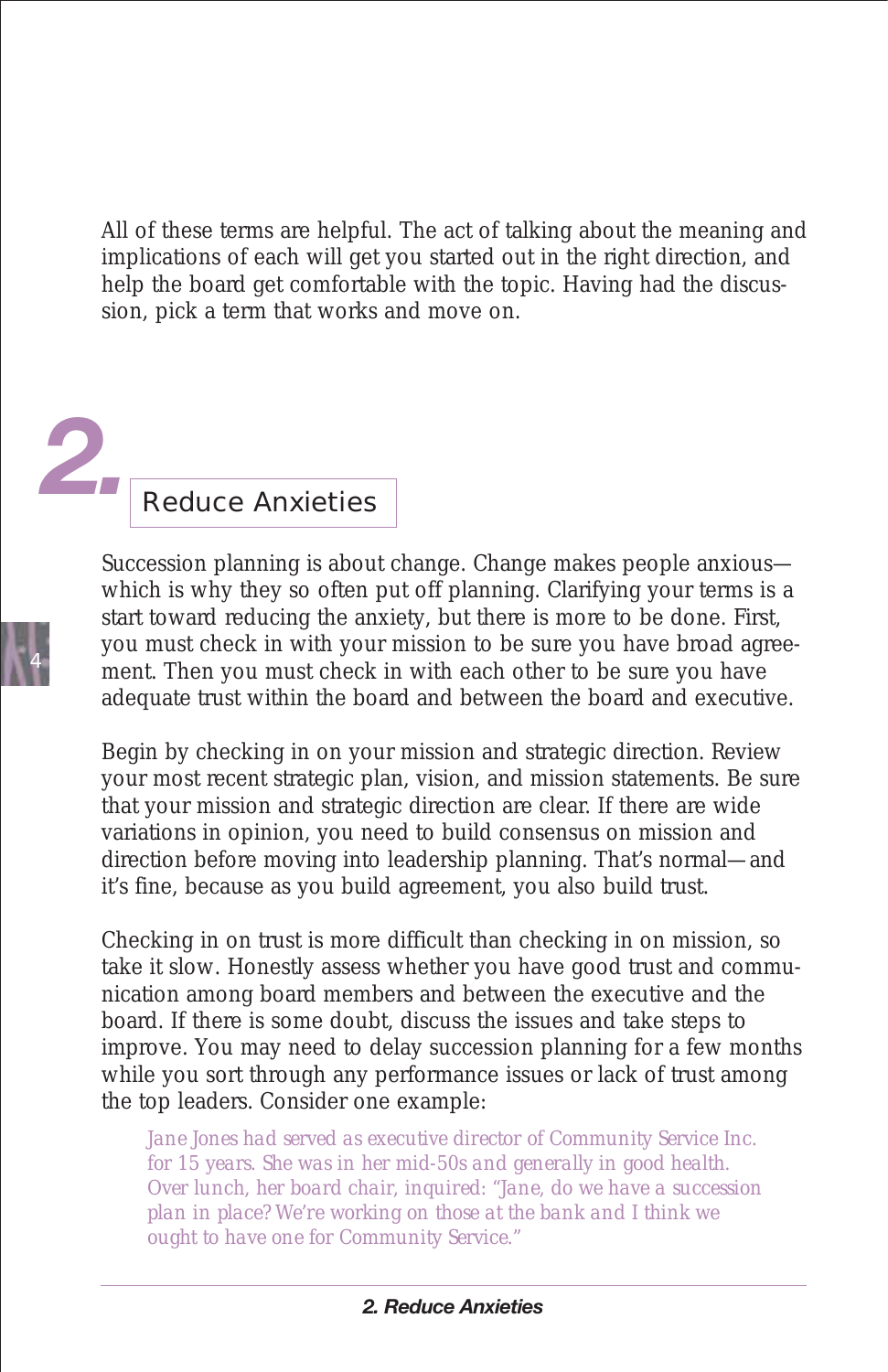*Jane caught her breath. "I haven't thought much about that and don't have any plans to go anywhere. I'd like to learn more about it and see how it might help us."*

*As she drove home, she thought back over the past few board meetings and her last performance review. "Did I miss something? Is the board unhappy with me?" The voice of self-doubt festered for days as she relived the conversation.*

Board members may have similar doubts when the executive raises the topic. For example, the executive director says, "Several funders have asked us if we have a succession plan, and I think it is a good idea for us to develop one." But some board members hear "He's thinking of going somewhere else and we better get ready."

Successful organizations are built on positive, open relationships between the executive and the board. Even where that trust exists, the *4 5* worm of doubt can show up when the delicate topic of succession comes up. Imagine the fear that arises where there is already some strain in the executive-board relationship.

> Take care, when you bring up succession planning, not to create unnecessary fear and anxiety—on the board, on the staff, or for the executive. To begin, the executive director needs to reflect on his or her readiness to talk about leadership sustainability and succession. Those who have been a founder, a long-term executive, or recently turned around the organization will likely be deeply attached to it. In some cases, the executive's identity and that of the organization have become one. The executive may or may not be ready to begin this work with the board. If not, he or she should take the time to understand the resistance, learn about sustainability and succession planning, and clarify personal intentions.

> Because of the emotions and possibility for misunderstandings, many organizations find it helpful to form a team with the executive and board chair or other board leaders. This team collects information, may attend training, and learns more to help lead and begin the conversation. Other boards choose to form a small sustainability or succession

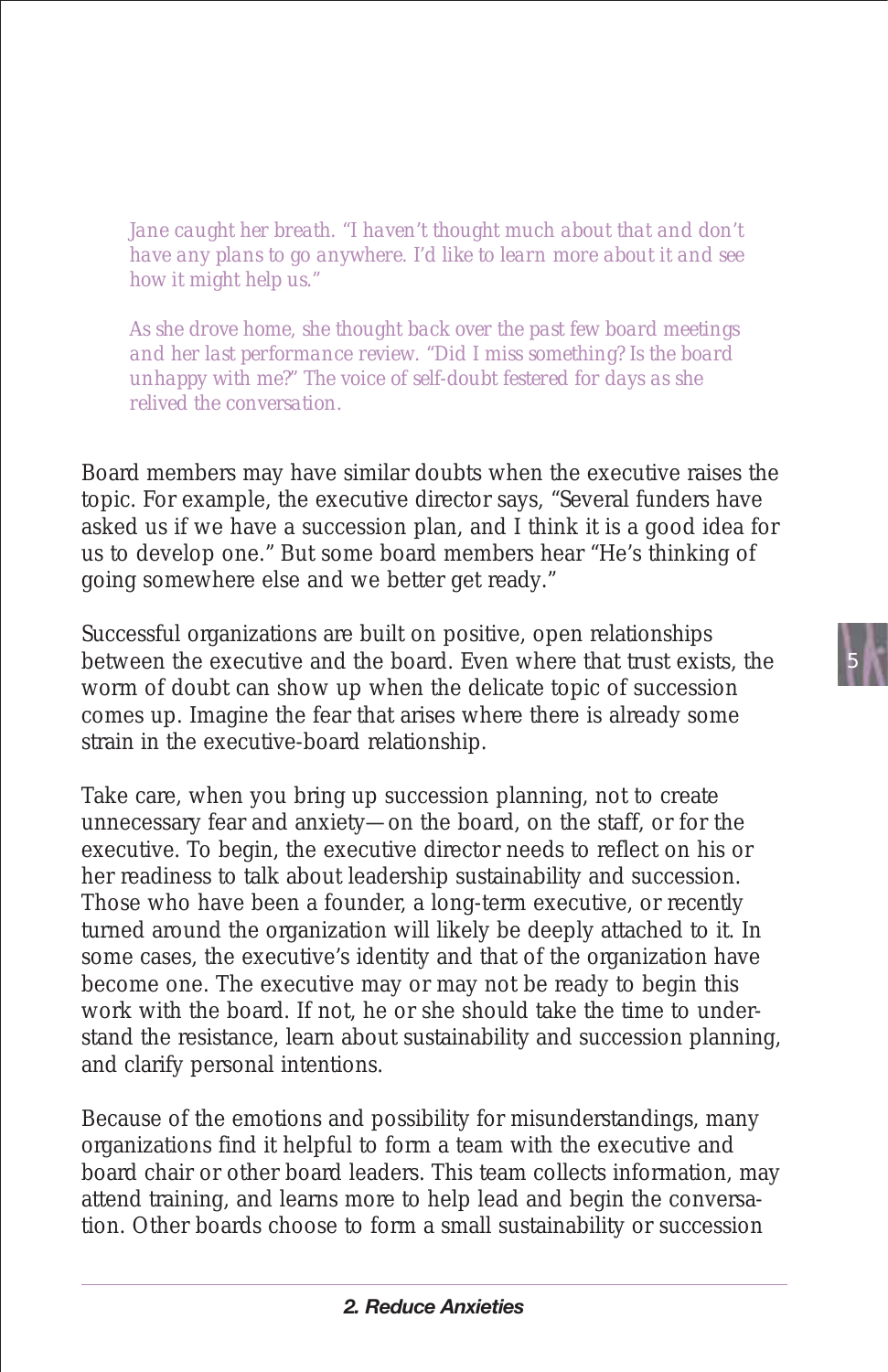planning work group from the board to begin the conversation (with or without consultant help). The important thing is to check in to make sure there is no undue fear and there is clarity about the intention of the process.

Where the board has performance concerns or the executive-board relationship continues to be strained, the stressors need to be addressed before succession planning. Resolution of such issues may require help from a board member or community resource skilled in board-executive relations or conflict resolution.



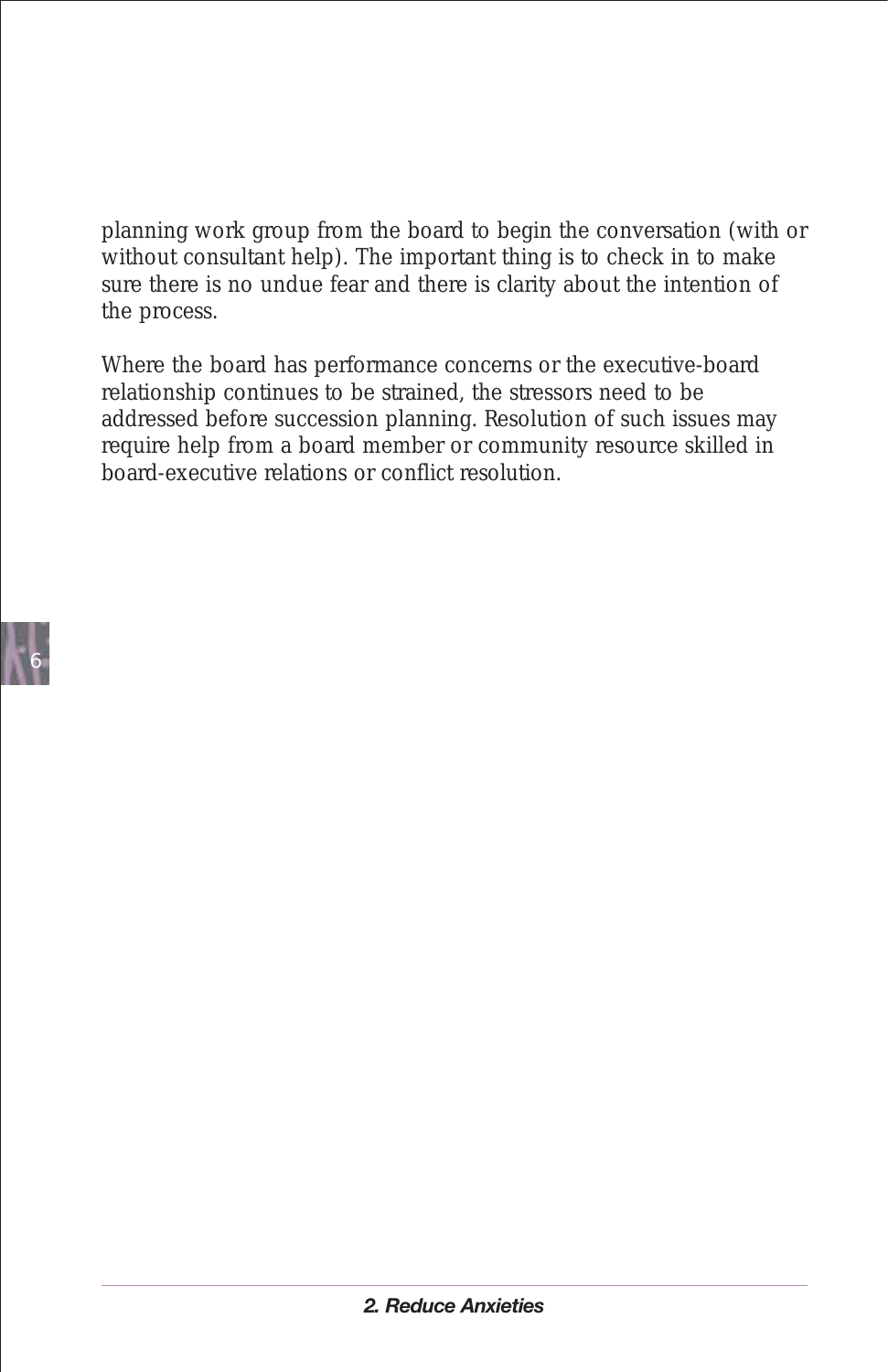

#### *3. Plan to Follow Through*

It's easy to get hung up on this process—even to make too much of it. A real problem for organizations that face succession is failing to start or failing to finish. One executive we know had served as leader of a community building organization for many years. She and her board began talking about leadership sustainability as part of strategic planning. She attended a workshop to learn more about the topic and clarify her personal plans. After the workshop, she drafted a tentative succession plan, required by the board so that she could take a three month sabbatical to think about her next options. But when she returned, she got so busy that she never finished the plan. She told us, "It was on my 'to do' list for two years. Finally I realized I was stuck and asked a consultant for help. We finished a draft of the plan in two hours! I was amazed how simple it was once I decided to get help and get going."

The following steps have helped organizations start, complete, and maintain useful emergency back-up plans and succession policies. *6 7*

- 1. Recruit one or two board leaders with the interest and skills to champion this issue. These champions should recruit others to form a sustainability or succession work group or task force (usually not a standing committee), or to make the tasks part of the governance or board development committee.
- 2. The work group should gather and review resources. They can keep the process simple by using existing templates and experienced consultants, rather than starting from scratch.
- 3. Set a timeline and completion date and stick to it. Often doing the work and finalizing it at the annual board retreat or a special board meeting helps move this process to a healthy closure.
- 4. Set a firm date on which the annual review of the plan will take place and a decision will be made about how to integrate leadership planning in the annual and strategic plans.

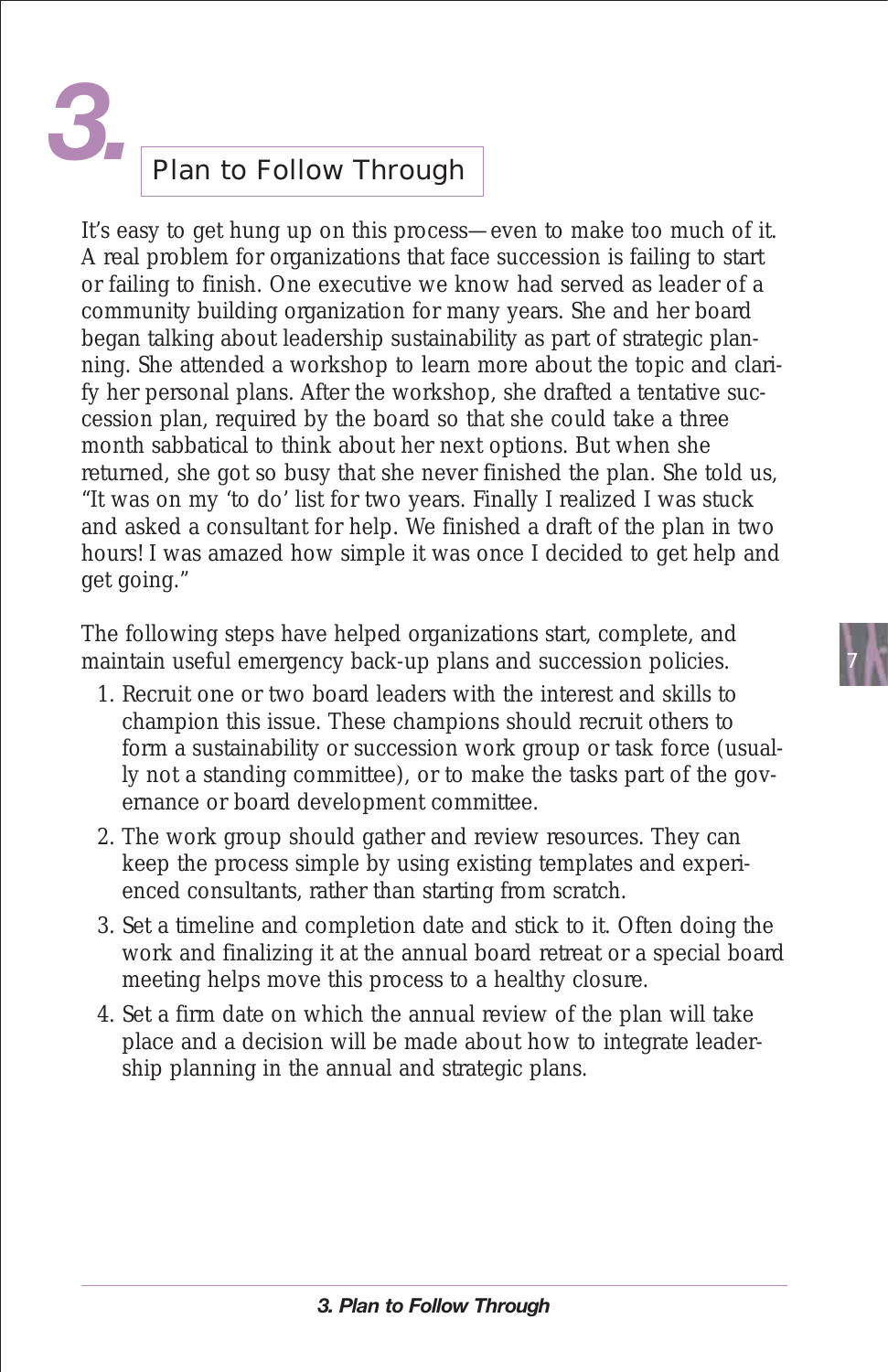

## *4. Build Support for Succession Planning*

Persuading the board, executive director, and staff to begin succession planning may take some doing. If you have already enlisted one or two leaders to champion this work, and your executive director is enthusiastic or at least supportive of doing it, then your foundation for planning is taking shape. To broaden support (or build it if nonexistent), the board should discuss both the risks of failing to plan, and the benefits of planning. Let's look at both.

#### *Risks*

We know of a sports and health organization that had been founded by a strong leader. She was board chair, then unpaid executive, and then moved back to board chair. She could never find anyone to hire as a new executive who could meet her standards. After three tries to hire a new executive, the organization failed. It could not handle the lack of direction, and lost funder support, forward momentum, clients—and finally, it lost itself in bankruptcy. And that is the number one risk of failing to plan for succession—going out of business. Ask around. It *8 9*happens.

A second risk is the sudden and unprepared loss of a director. People in an organization often feel their leader is essential, that the organization can't "live" without him or her. But leaders depart all the time due to new job offers, dramatic and sudden life changes, accidents, and other unpredictable causes. For example, the founding executive of a community development organization was hit by a car crossing the street one morning and died. Fortunately, the board had already begun a process of identifying and developing new internal leaders—which eased the loss and transition. The organization didn't go out of business, but the road back was long and difficult.

A third risk could be called "the bloom goes off the rose." Here, an organization becomes stale, out of touch, less effective. Perhaps its leadership needs have changed, or its community has changed. Leaders need to grow and change to stay relevant or a slow painful path to irrelevancy results. Consider the case of a social services agency that was led by the same executive for 25 years. At about year 15, she decided to move to another state and commute two hours each way daily and work from home a couple of days a week. The board, all long-term associates and friends of the executive, didn't see the obvi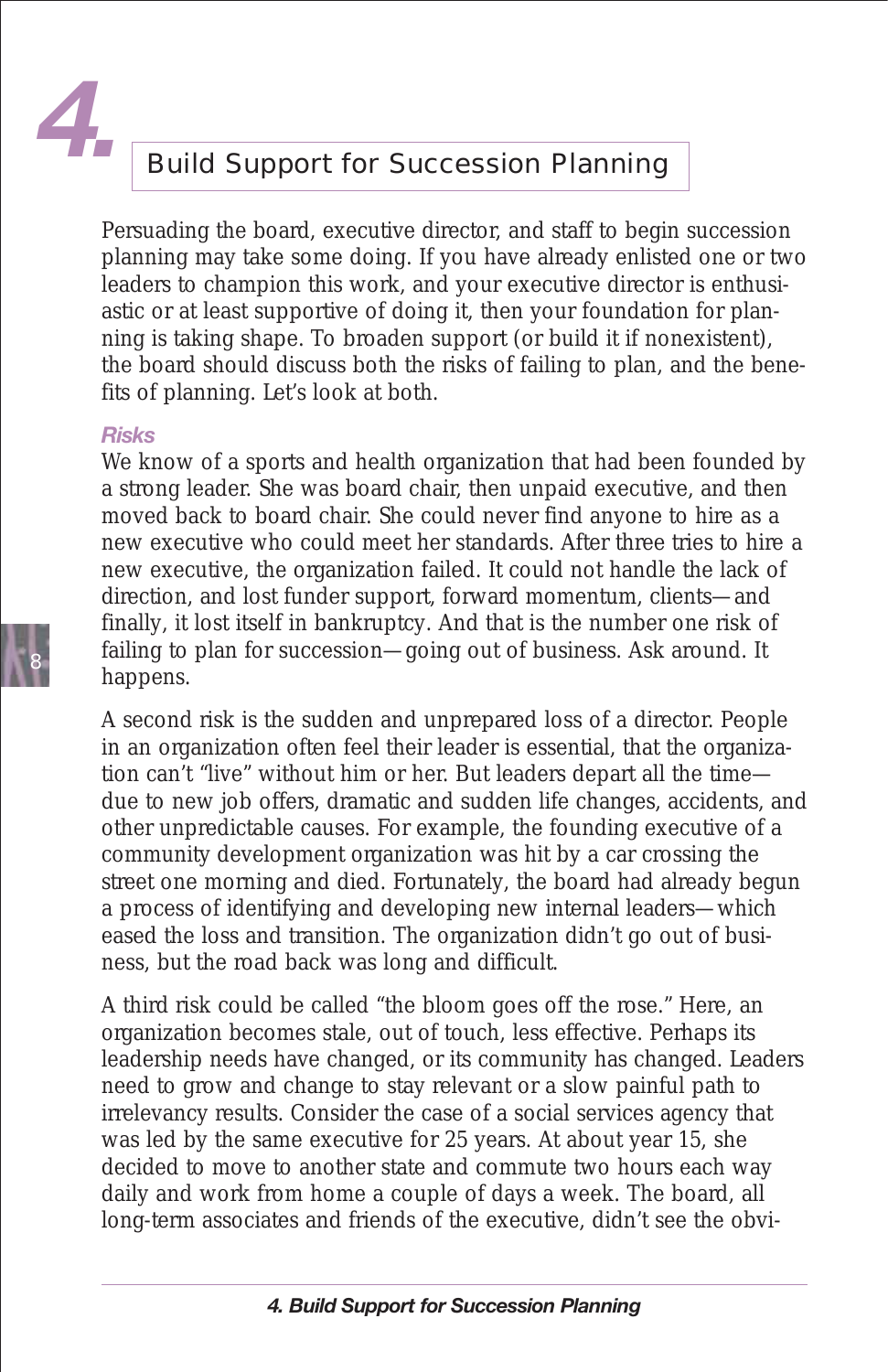ous problems with this decision, so it never challenged her. Others did: funders talked privately about the lack of leadership and direction, and the community began to grumble. Finally, years of declining funding, service delivery, and reputation caused the executive to resign.

#### *Benefits*

Successful companies and government agencies have annual, ongoing investment in growing new leaders, managers, and bench strength. The United States government, for example, has a plan that tells them how many senior executives will retire, and when. The program offers fellowships and in-service training programs to prepare a pool of successors. Similarly, a national insurance company does a detailed "bench strength" report every year to its board. In this report, the CEO specifies who is being groomed to replace each of twenty senior positions. The CEO notes each candidate's readiness, strengths, and deficits that require further preparation.

This may seem impossible for organizations of limited size and *8 9*resources. Regardless of size, you can adapt these practices and reap the following benefits.

> The first benefit is that succession planning helps you "unpack" the executive and other top positions in such a way as to make them more sustainable. Often, long-time executives and managers have accumulated a mix of unrelated duties, suitable only for their particular background and experience with the organization. This mix can render the position (as presently defined) impossible to fill. However, when the organization begins emergency succession planning, it clarifies the key roles, functions, and relationships of the executive. Then, a plan is developed for cross-training other staff. Sometimes this process results in adding a partor full-time position to make the position more sustainable.

> Here are two examples of organizations that made changes as a result of emergency succession planning. One, a large, multiservice nonprofit, had a thirty-year executive with 12 managers reporting directly to her. After "unpacking" her job functions, hiring a chief operating officer was an obvious step to sustainability. Another, a small, mostly-volunteer organization that served the homeless, decided to cross-train volunteers in certain key elements of its work and to hire a part-time executive assistant.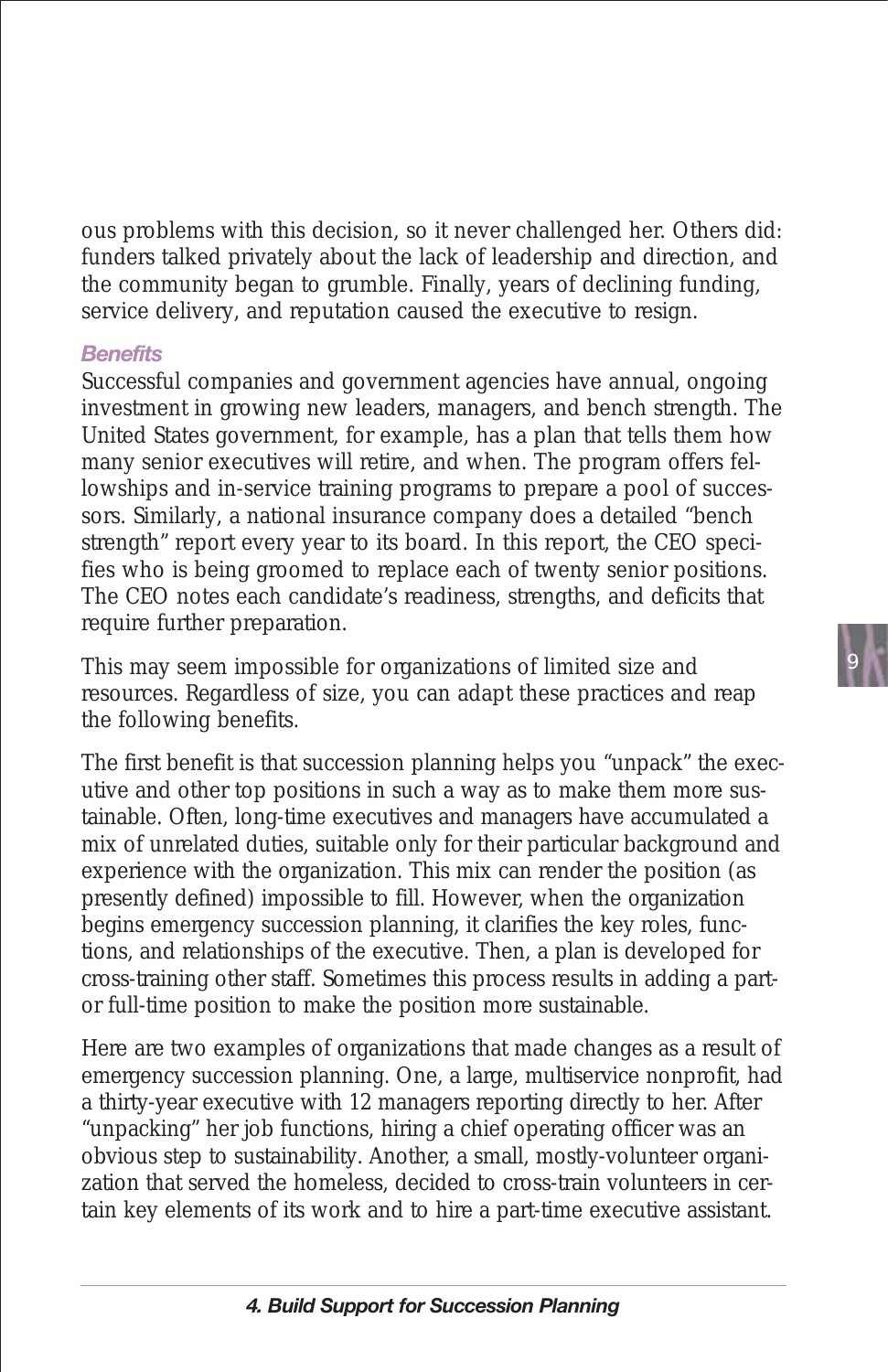A second benefit of succession planning is the unleashing of new energy and talent. Younger staff have a deep hunger to grow and take on new responsibilities in the nonprofit workforce. For example, a Latino advocacy organization invested in leader development planning with its managers, most of whom were in their late twenties and thirties. In the process, the organization clarified roles, increased its impact, and trained managers in new skills.

A third benefit of succession planning is that the process tells all employees what leadership is and how to advance in the organization. For example, in a small environmental nonprofit, staff frequently deferred to the executive. He took a sabbatical, and during that period the staff had several discussions about the nature of leadership. When the executive returned, staff had determined that leadership could occur at all levels. Rather than deferring to the executive at all times, they became more assertive and self-starting. Managers achieved more and felt better, the executive began delegating rather than micromanag-<br>*<sup>10</sup> internal the executivals invest invested* ing, and the organization's impact improved.

Or, in a larger mental health agency, staff felt that a person had to be "known" by the CEO to get promoted. Through sustainability and succession planning, the organization identified attributes and competencies required for leadership at all levels of the organization. The organization then created management and training opportunities to help staff develop these competencies. The result was greater retention and internal advancement, and ultimately, a more sustainable organization.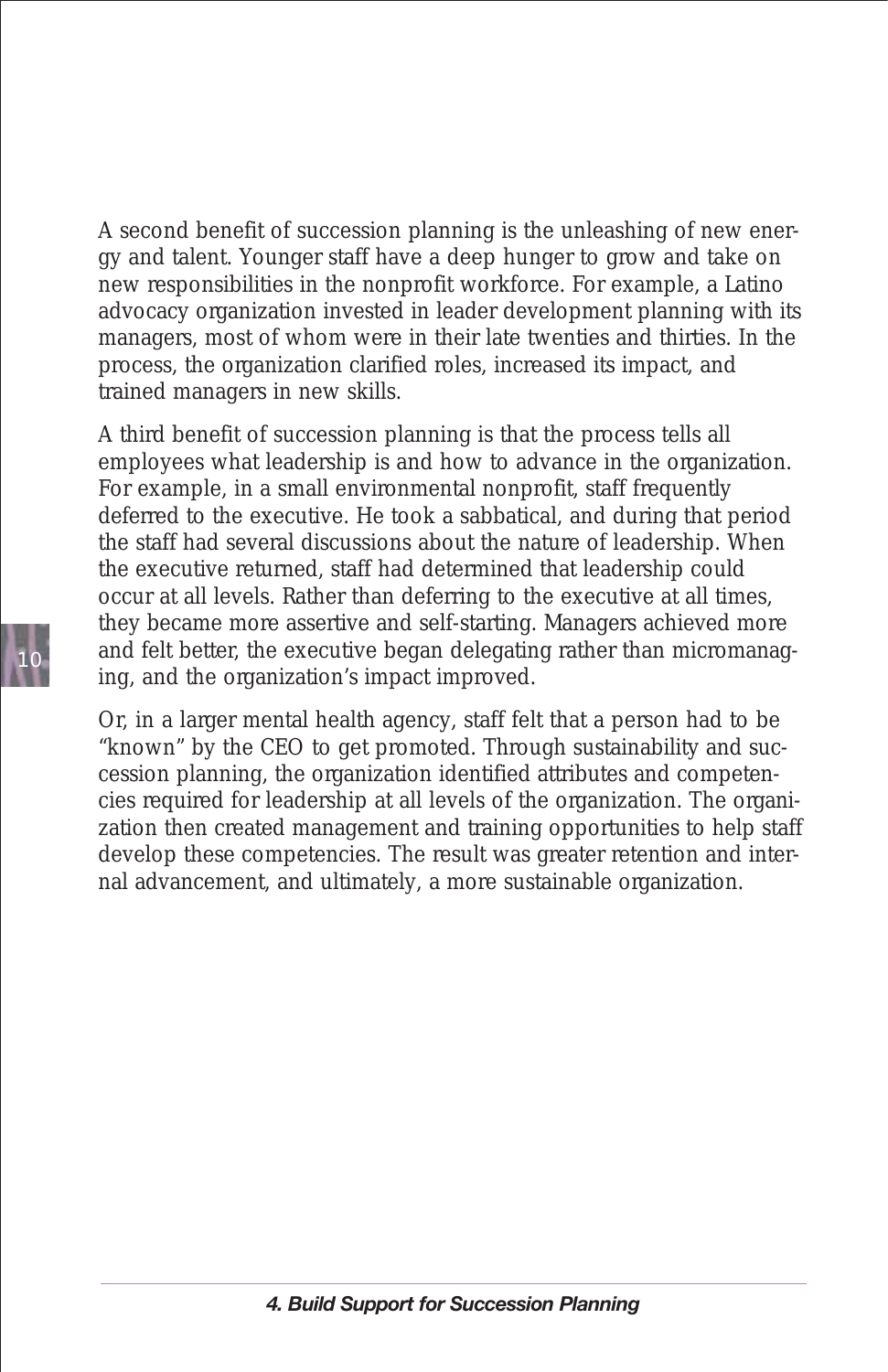# *5. Create an Emergency Backup Plan*

Most organizations ease into succession planning by developing an emergency backup plan for the executive director. The executive is often the glue for the organization, so it makes sense to first ensure there is a plan in case of a sudden absence.

The purpose of the plan is to:

- (a) define a short- and long-term unplanned absence;
- (b) clarify who decides such an absence is occurring; and
- (c) state who assumes the functions and roles of the executive during the absence.

(In larger organizations with a management team or smaller organizations where the board volunteers carry out key duties essential to mission, it often is important to develop additional emergency backup plans for other key positions. The board should ask the executive to determine whether such backups are needed, and if so, get them in place after the executive backup plan is complete.)

> In some instances, emergency backup planning is initiated by the executive director but staff lead the process. In others, it is initiated by the board or a board member and acted on by the executive and a few board members. Much depends on the size and operating style of the organization and its board. Either process works as long as executive and board communicate clearly about their respective roles.

> Regardless of starting point, the board should review and adopt the emergency backup plan as a policy. At a minimum, the board should expect to be oriented to the fact that an emergency backup plan is being developed and that it will be brought back for board action. In cases where a founder or long-term executive is involved, it is quite helpful for a small group from the board to work with the executive on the emergency backup plan. This same work group also typically takes responsibility for developing the draft policy for the board to discuss and adopt.

The circumstances that bring this topic up and the group dynamics of the organization influence how to best get it done. In smaller, simpler

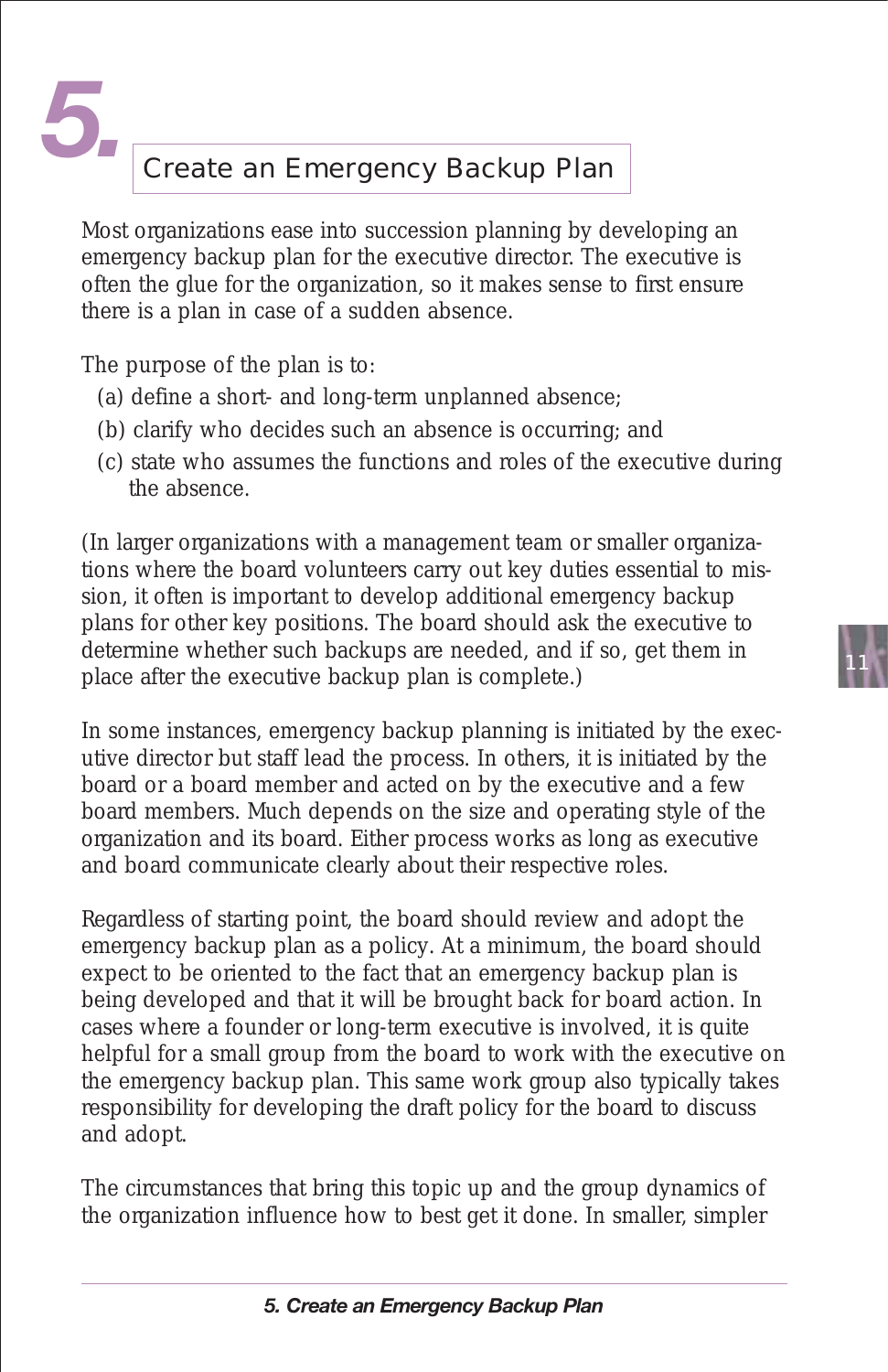situations, almost anyone in the organization can craft a helpful plan as long as all the stakeholders are appropriately engaged. In more complex situations, a consultant with experience in emergency backup plans and succession planning may be helpful.

To get oriented to what an emergency backup plan looks like, view and download templates of emergency backup plans at:

www.compasspoint.org/assets/520\_emergencysuccessionplan mo.pdf. www.nonprofitadvancement.org/usr\_doc/Emergency\_Succession\_ Plan\_Template.doc

www.transitionguides.com/about/publications.htm.

The backup plan should include the following items:

- A written emergency backup plan
- Contact information for key stakeholders
- Instructions for informing key stakeholders of the unplanned absence
- **•** A cross-training plan for designated executive backups
	- Updated or new executive job description (if needed)

The process appears simple, but the time commitment and the possibility of emotional resistance is the main barrier. Some organizations send a team of the executive director and a few board leaders to one-day workshops (when available) or a consultant-facilitated retreat. The goal of either is to get the plan done quickly so that something is in place for an emergency.

Whether in a workshop, retreat, or the board conference room, move ahead briskly with the following steps:

#### *List the Executive's Roles and Functions*

The executive needs to list the five or six most important functions and key roles he or she plays in the organization. To complete this step, the executive can generate a first draft, or a consultant or trusted colleague can interview the executive and write a draft for the executive to review. Functions are the major tasks the executive performs within the organization to ensure its efficiency and success—what the executive does and who he or she oversees, for example. Roles are the positions the executive holds internally and externally, which may be informed by job title

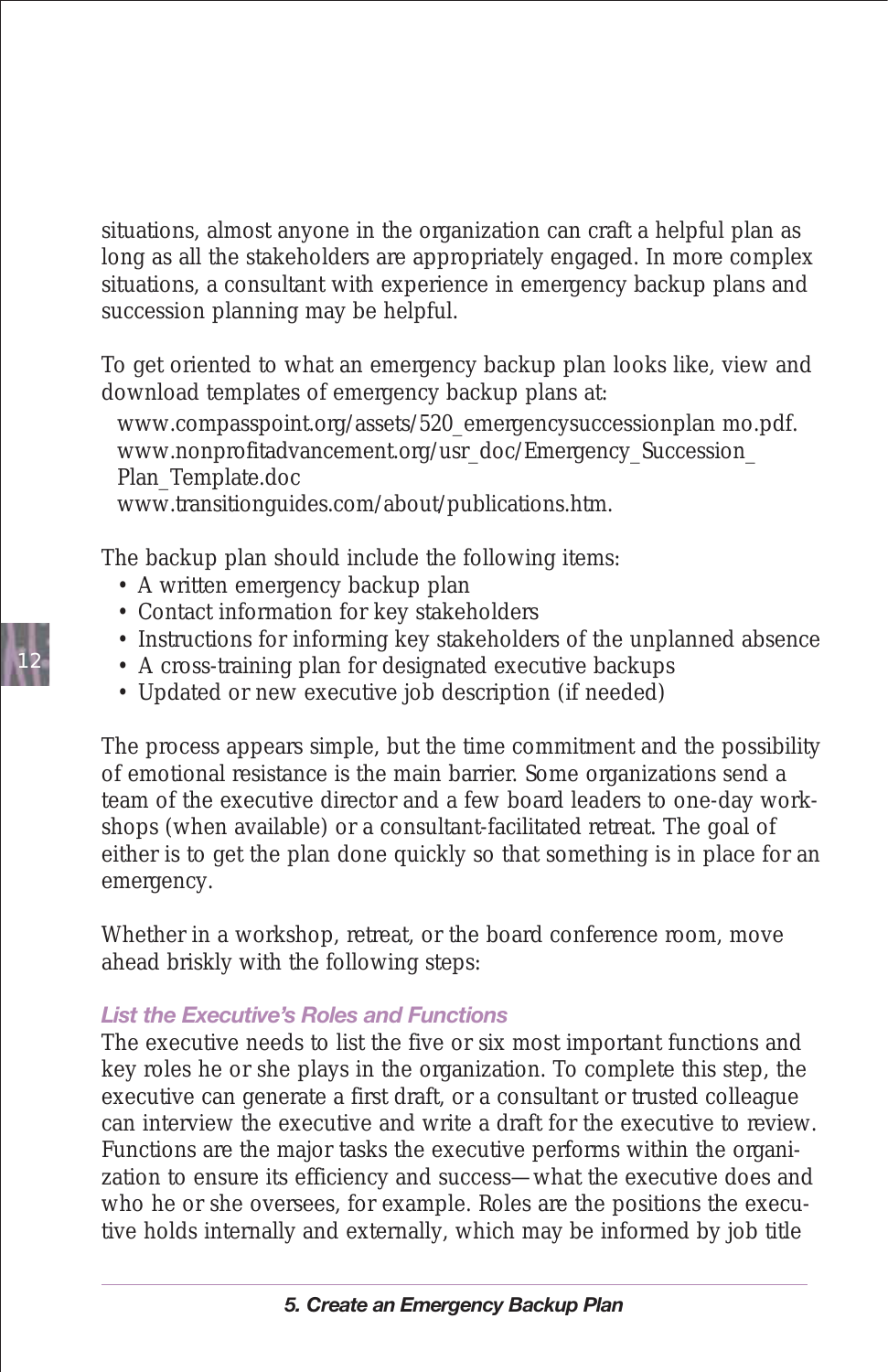or decision-making authority. For example, the executive typically has roles as the individual ultimately responsible for financial success and for service outcomes.

Once there is an initial list, other managers, staff, or board members (depending on the size and culture of organization) may review and comment on it. Other people can often add or see key roles or functions in ways the executive misses or takes for granted.

#### *Determine Emergency Backup Staff*

The executive (or working group) should now proceed to a) list individuals who now or with training could carry out high priority functions; and b) select a person to serve as acting director in an emergency backup, plus one or two alternatives if that person is unavailable.

Listing individuals who can do parts of the executive's job is relatively straightforward and is usually led by the executive in consultation with *12 13*the management team or participating board leaders. The second task—picking a standing appointee and alternatives—can be more complex. In smaller organizations, there may be no single person on staff with the capability to do the job. In larger organizations, there may be multiple possibilities and care is needed in thinking through who is selected and how others will interpret the selection.

> Keep reminding those involved that emergency backup planning is not a process to pick a long-term successor or heir apparent; the goal is to ensure continuity of leadership in an emergency. While having one designated person is simplest, some organizations opt for co-leadership and others turn to a board member or consultant who works closely with the organization. Focusing on the roles and functions of the executive and who can best assume those for the short term helps guide this decision.

#### *Create A Communications Plan*

The communications plan involves creating a regularly maintained contact list of which stakeholders need to be informed (along with how quickly) in case of an unplanned absence. Most organizations inform board and staff within two to three days. If clients need to know, they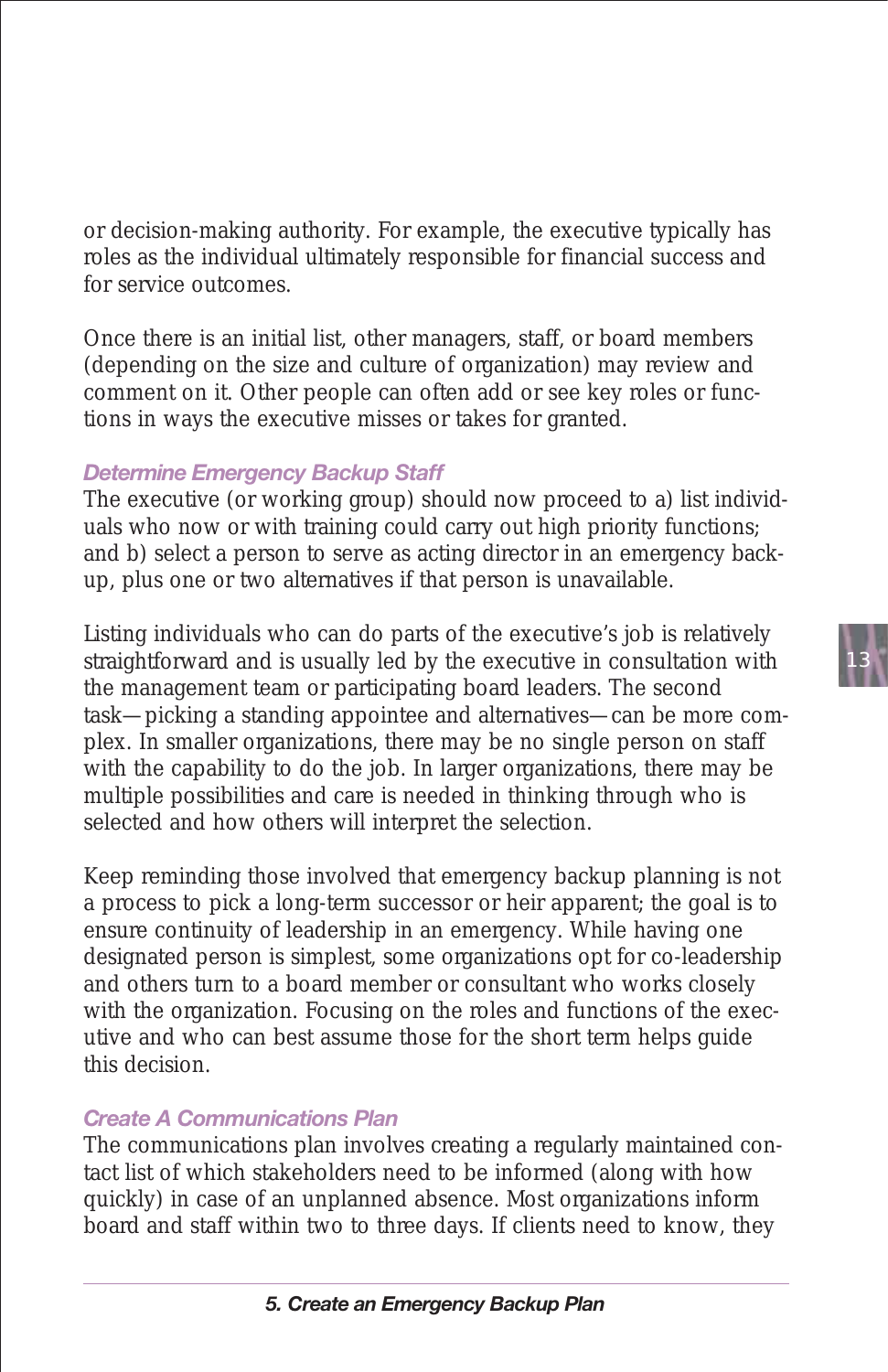are also informed. Depending on the nature and expected length of the absence, funders, government officials, and other stakeholders may or may not be informed. Most communication occurs initially within a week and then on a "need to know" or update basis, depending on the circumstances and length of departure.

#### *Create A Cross-training Plan*

The cross-training plan is aimed at ensuring the designated backups receive orientation and training in any areas deemed essential for carrying out short-term leadership. For example, the person who will take over communications with key stakeholders needs to learn a little background about the most important of those stakeholders. Or, the person who will take over representation of the organization in collaborations and coalitions needs to learn about the history and relationships involved in those activities. Keep the list short, and ensure that the process and timeline for completing the training is realistic. Put some-14 one in charge of making sure it happens.

#### *Finalize the Plan*

The final section of the backup plan should suggest an annual review of the plan and designate who gets a copy—usually the board chair and vice chair or secretary, the executive, those named as backup, and in larger organizations, the human resources director. During this final step, most organizations also review who knows where key documents and passwords for computers and bank accounts are kept, to ensure backup for day-to-day operations.

The team working on the emergency backup plan should then finalize the language and prepare a draft for the board to discuss and adopt. The board should focus its discussion on the thinking that went into the plan, the decisions in the plan, and the implications for the organization in terms of long-term sustainability.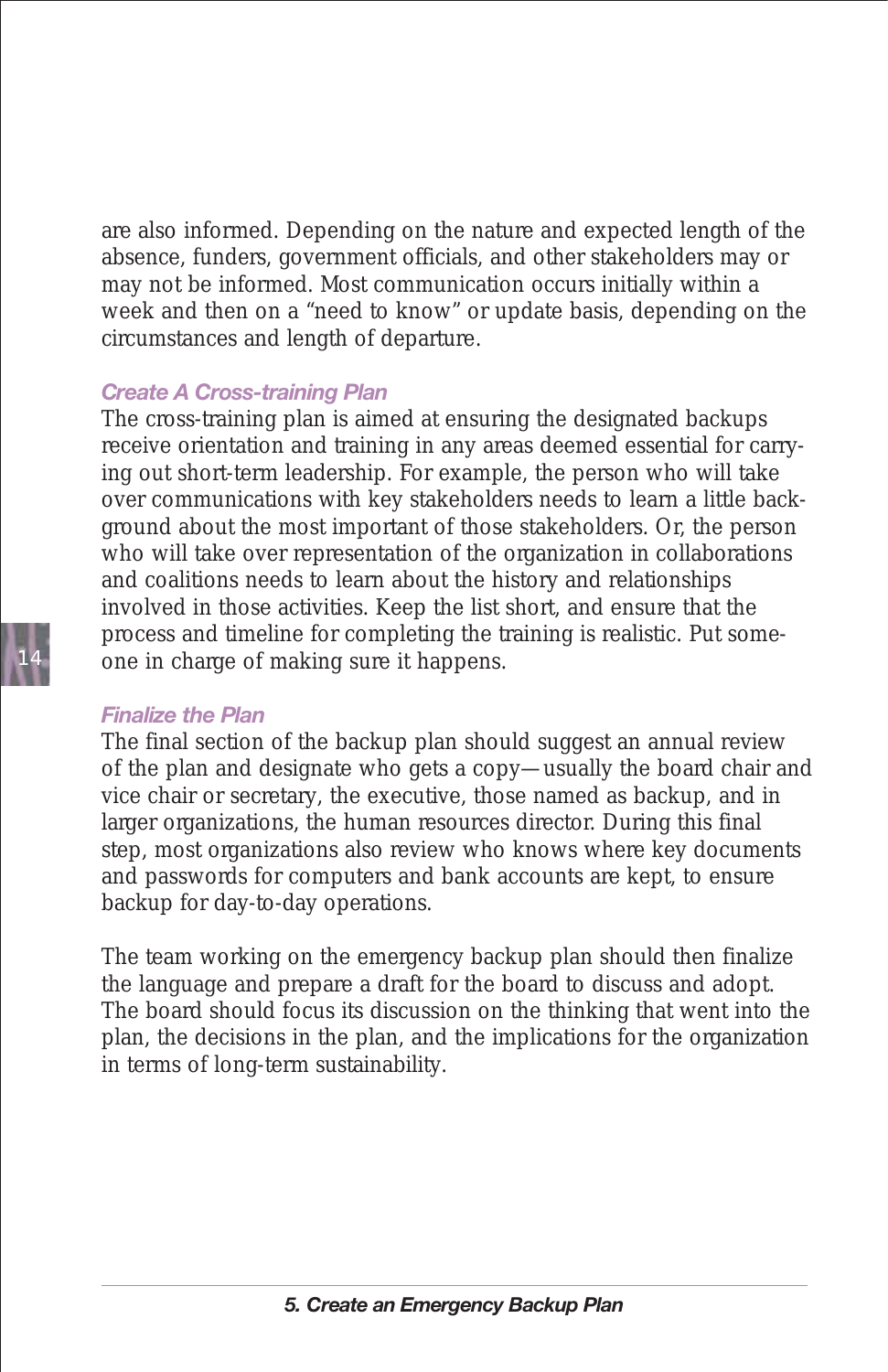#### *6. Develop and Adopt a Succession Policy*

Every organization should have a written succession policy. First, it provides a framework for important conversation and planning before a leadership change happens. Second, it provides a structure and process to guide the organization when the change occurs. When an ending of any kind occurs, it is human nature to want to get out of the confusing time of ambiguity as quickly as possible. Our experience as nonprofit transition consultants has taught us that this urgent need to act is among the leading causes of failed transitions. The written policy adds security at a very insecure time.

A written succession policy usually addresses the following questions (often as separate sections of the policy):

- What are the roles of the board, the outgoing executive, the staff, and (in some instances) external stakeholders in planning for and hiring a new executive?
- Is the organization committed to managing both the transition and the search by setting up a transition and search committee (a recommended best practice)? What is the size and make-up of the committee?
	- Will the staff be a part of the committee? How will staff be involved in the process?
	- What is the committee's authority to recommend one or more finalists and what is the board's process for making the hiring decision?
	- What is the organization's philosophy and practice in terms of filling key vacancies such as an executive director? Is there a culture of encouraging the development of leaders internally? Are internal candidates encouraged to apply? Is there always an external search?
	- Will the organization consider using an outside consultant to assist with the transition planning and management and/or the executive search?
	- What is the organization's commitment to diversity and cultural competency in its recruiting and selection process?

The answers to these questions result in a one- to two-page document, which is reviewed and adopted by the board. The process for developing the draft usually involves a small work group of board members, the executive director, and, in some larger organizations, one or more representatives of the senior staff.

Holding this discussion and forging a written succession policy is helpful for all organizations. It is essential for organizations where an executive transition is anticipated in the next one to five years.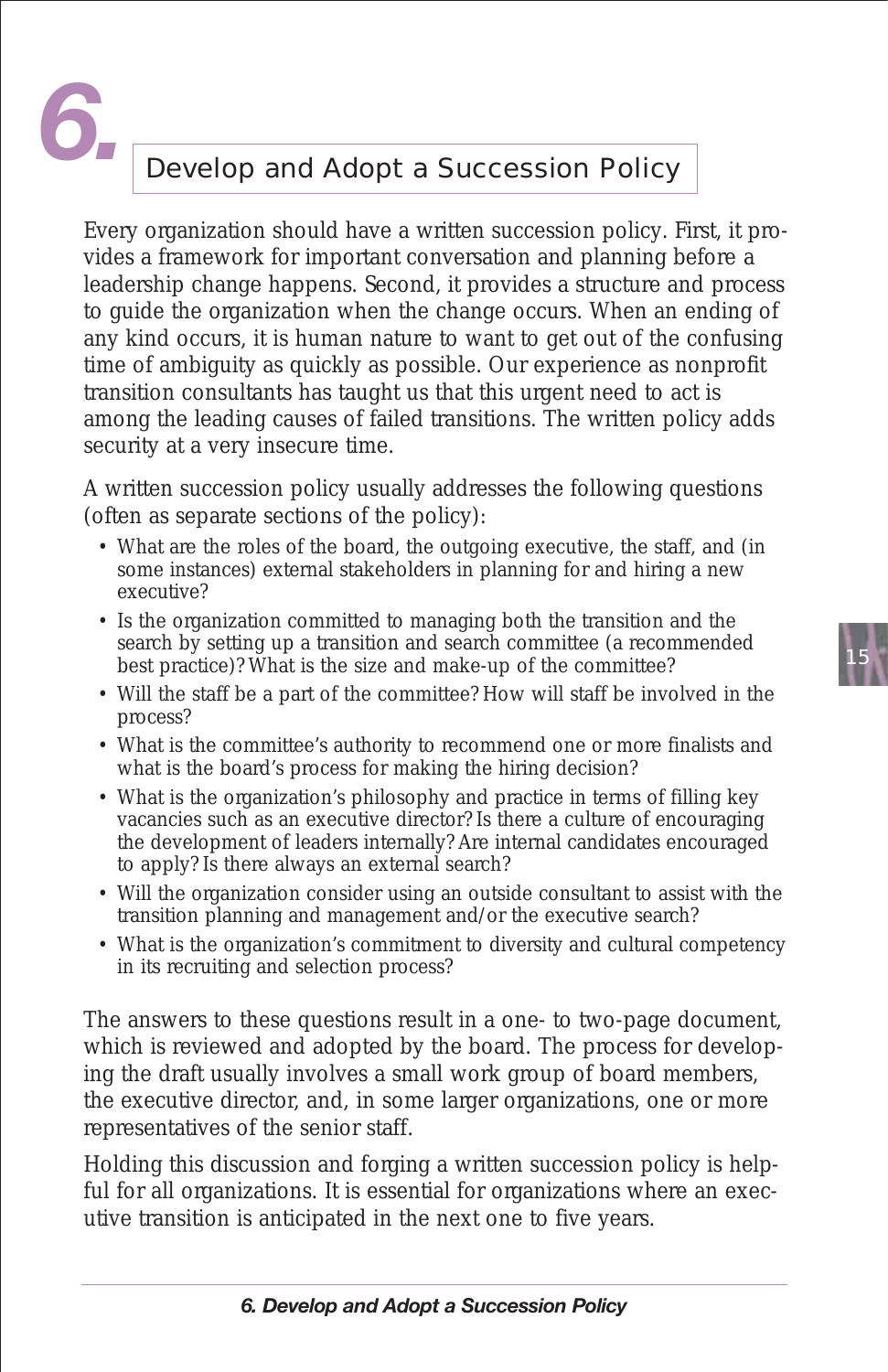

This type of succession planning typically occurs when an executive, often but not always a founder or long-time executive, has a private plan to transition from leadership in one to three years. Such a transition is usually called a departure-defined succession plan. These are not transitions where the executive decides to take another job and plans to leave within 30-60 days of securing a new position. Departure-defined succession plans are defined by the executive's planning to carefully exit the organization, usually within one to three years. Often such executives are retiring, moving to part-time employment, or preparing to enter a new field or make a career change after some time off.

The benefits of departure-defined planning include:

- The executive has done her or his personal planning and has a clear timeline for leaving.
- The organization can privately prepare for executive transition without making any public announcements. As a result, the executive, *16 17* board, and staff are prepared for transition, reducing or eliminating its trauma.
	- The organization can take time to complete an organizational review (sometimes called a sustainability audit). This helps staff and board understand the organization's strengths and develop a blueprint for improvements consistent with its mission, goals, and resources.
	- When the executive transition occurs, the organization knows the competencies, attributes, and "fit" it needs in the next executive. This helps it recruit and hire, which in turn improves the next executive's chances of success. It also helps the organization nurture the internal leaders needed to sustain mission effectiveness over time.

The depth and breadth of this type of planning is heavily influenced by the length of time before the executive plans to depart and what else is going on in the organization. Planning that happens more than two years in advance can address issues that can't be addressed when the executive is leaving in a year or sooner. Similarly, if the organization is in the midst of a major capital campaign, experiencing major growth, or downsizing, doing very much additional planning may not be possible; those issues take priority.

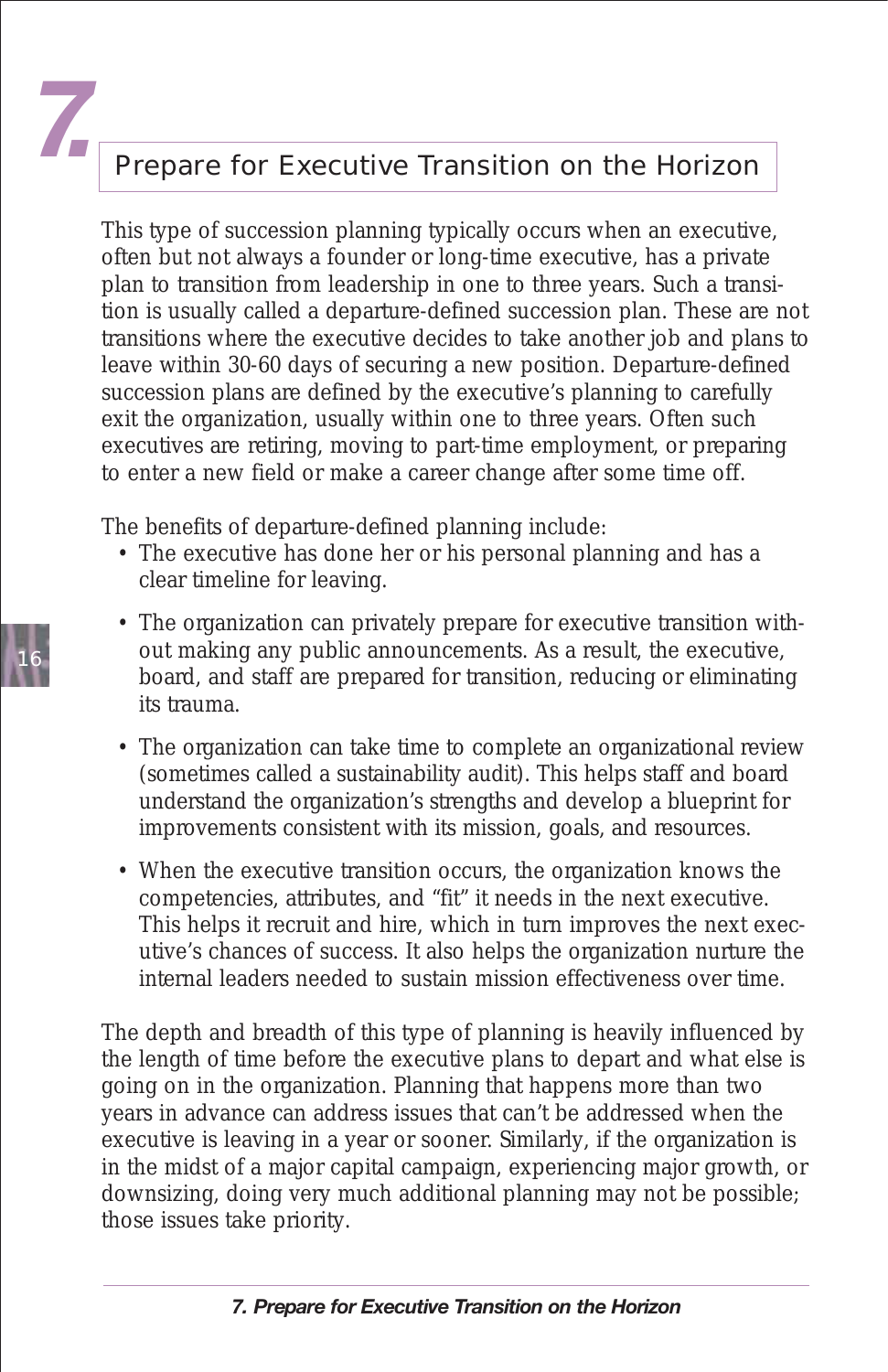For example, in a community development and service organization, a founder had left to take a national position and returned six years later to lead the organization through a rebuilding process. As she approached retirement, she wanted to make sure the organization was in excellent health when she departed. She and the board contracted with a management support organization to conduct a full organizational review of the financial health, viability, systems, and leadership for each program area of the organization. This resulted in a plan for increasing funding, strengthening systems, and expanding the leadership team, to be carried out over the three years before the executive retired.

Most departure-defined succession planning includes:

- Support for the executive (for example, hiring a coach or consultant) to clarify the general timeline for departure, during which time the transition plan is kept confidential.
- Development of a communication plan for a public announcement, typically not more than nine to twelve months before the departure. *16 17*
	- Agreement on the financial terms of the departure and options for any future role by the executive director after departure.
	- Updating or completion of an emergency backup plan and succession policy.
	- Formation of a sustainability committee and engagement of an independent facilitator or consultant to assist with an organizational review.
	- Creation of an action plan that addresses the findings of the organizational review by building on strengths and increasing capacity before and after executive departure.
	- Discussion with any potential internal candidates about the succession policy and opportunities to continue to grow and develop as a leader.
	- Perhaps pushing deeper into building a leader development organization, depending on the timing and organizational conditions.

As planning moves forward and approaches the one-year mark prior to executive departure, the process shifts to executive transition management. In this process, the board actively manages the transition to assure a good ending with the outgoing executive. The time between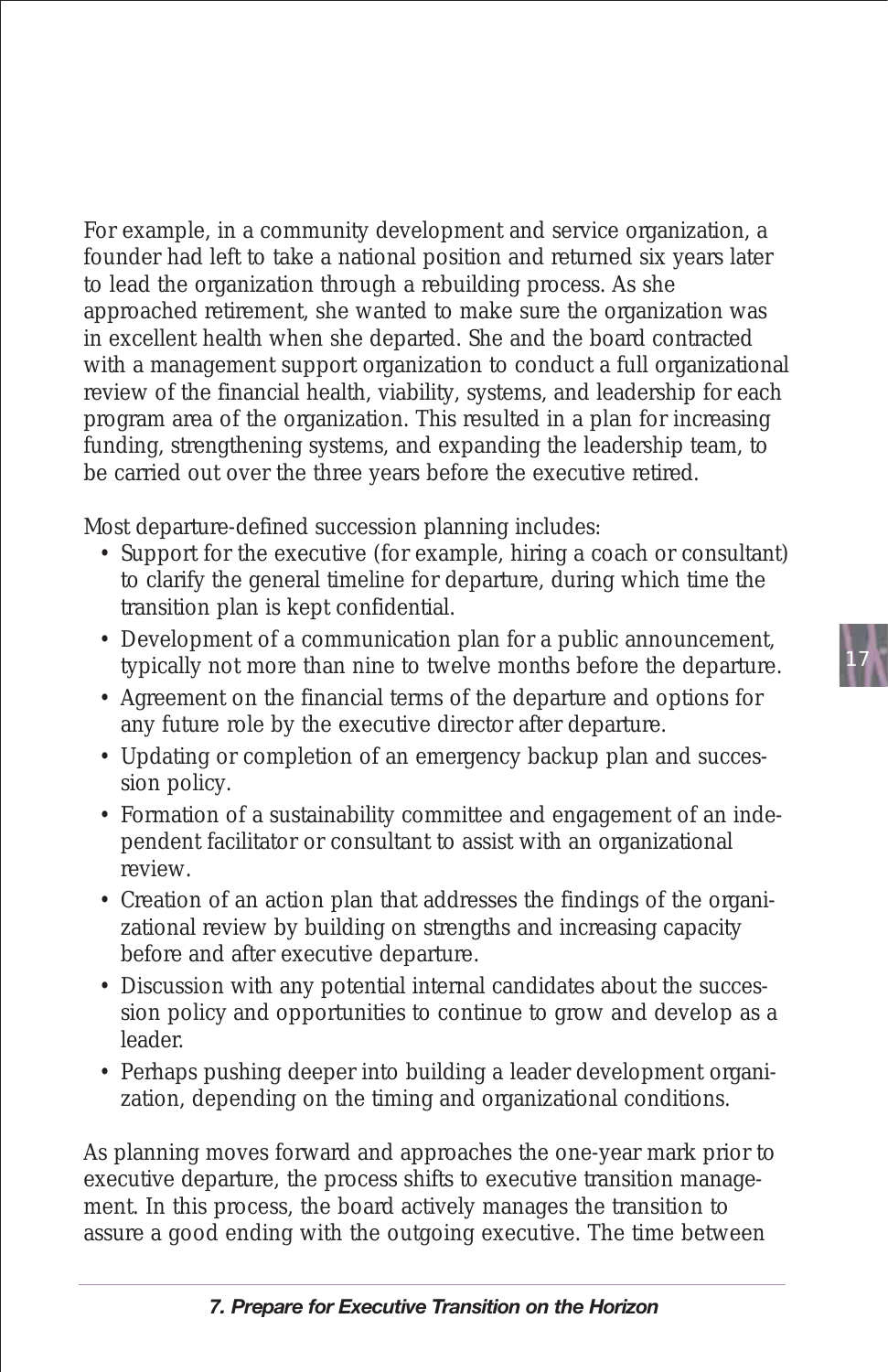the formal announcement and the actual departure can be awkward, but deft handling can ensure healthy closure and the foundation for a positive beginning with the new executive. This process also involves the search and selection of the new executive.

Note: some organizations "anoint" an internal candidate as the successor as part of the planning. In most of the cases we have witnessed, this does not work. Reasons include:

- The departing executive is ambivalent about leaving and delays the exit. Meanwhile, the selected successor gets impatient and leaves.
- The board is not included in the discussion and does not support the executive's selection.
- The selected successor has a narrowly defined role or challenging role in the organization and it is difficult for the board and the staff to imagine the individual succeeding in the broader role of executive director. 18 *III*  $\alpha$  *III*  $\alpha$  *III*  $\alpha$  *III*  $\alpha$  *III*  $\alpha$  *III*  $\alpha$  *III*  $\alpha$  *III*  $\alpha$  *III*  $\alpha$  *III*  $\alpha$  *III*  $\alpha$  *III*  $\alpha$  *III*  $\alpha$  *III*  $\alpha$  *III*  $\alpha$  *III*  $\alpha$  *III*  $\alpha$ 
	- The board wants the benefit of a full search and decides on an external or another internal candidate.

A more successful approach is to invest in developing the skills of a number of staff who might eventually be executive in this organization (or another) and to encourage all interested to apply when the position becomes vacant.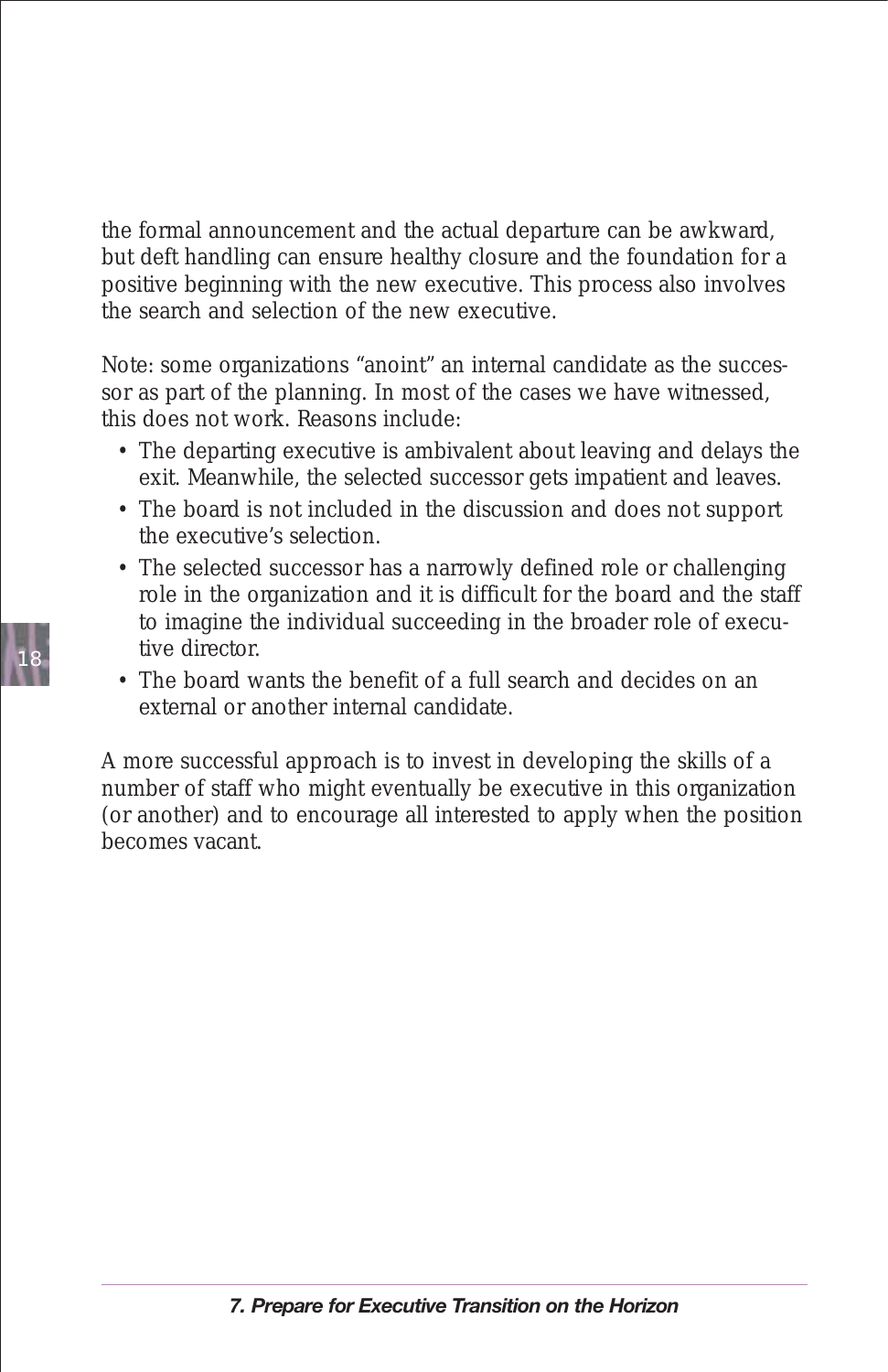### *Make Executive Transition Win-Win*

*8.*

Executive transition is a period of great opportunity and risk for nonprofits—and deserves special attention. Through research and investments supported by W. K. Kellogg Foundation, Annie E. Casey Foundation, and local foundations around the country, boards now have access to executive transition management techniques that help them make the most of an executive transition.

Properly handled, executive transition is an opportunity to make any organization even better. But the transition must be handled with care, allowing time for proper "grieving" over the departure of the current executive, for assessment and decisions about how to change, and for embracing a new direction. Often, organizations will engage a consultant to guide them through the transition process. In some cases, transition management can even include the hiring of interim executives who specialize in keeping organizations running well while a full scale search is underway.

When your organization is preparing its succession policies, it should also collect and store information on change management and executive transitions. That will be relatively easy, as many of the resources on succession planning also cover transition.

Experience has shown that poorly handled transitions can wreak havoc on an organization. Meanwhile, carefully planned and managed transitions actually set the organization up for greater successes in the future. All of the steps in this booklet are essential steps to good transition management, but in the end, you should consult with outside resources (publications, workshops, and consultants) to take full advantage of the opportunities in such transitions.

If you have a transition pending, don't waste the opportunity. Done artfully, executive transition can be a win-win situation all around—for the community, for stakeholders, for the organization, for the board, and for the executive.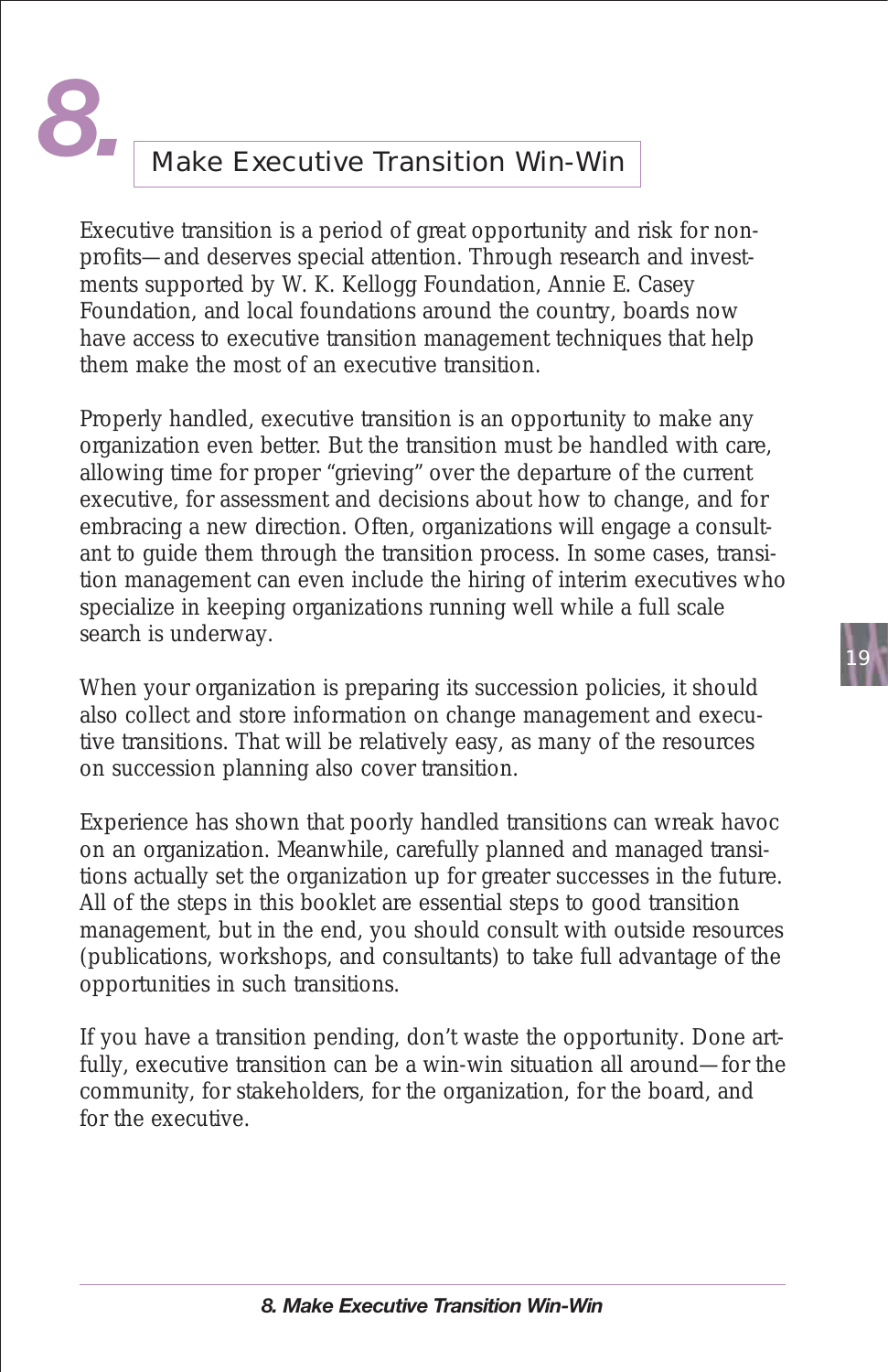## *Infuse Leader Development into Board 9. and Staff Plans*

Most people involved in leading a nonprofit are passionate about its cause. Over time, burnout and fatigue can sap the capacity and effectiveness of the most passionate leader. Organizations that depend too much on a few leaders are at risk when those leaders run out of steam or move on.

Deciding how to sustain great leaders and a great organization over time is not simple and varies significantly depending on organizational size and resources. There is enormous pressure to dedicate all available resources to the organization's mission and programs. Investments in leadership and infrastructure are often seen as "soft" and optional. This contrasts greatly with the culture at top for-profits and government agencies, where leadership development is considered critical. Such organizations invest large sums in their up-and-coming leaders.

*20 21* case for it. The first part of this case—the risk of the loss of one or more The first step in crafting a leader development culture is to make the leaders—has been well-stated throughout this booklet. Consider, as well, the importance of good leadership skills to accomplishing the organization's mission. The goal is to nurture staff at all levels who can lead the charge for the organization's mission. Fortunately, two or three people for example, board members, staff, the personnel committee or parts of each—can champion leader development.

Building a leader development culture actually involves many of the actions your organization has undertaken to create a good succession plan. It includes:

- A look at current leadership resources. This includes formal leaders (with titles), informal leaders, leadership assets and strengths, and what additional leadership skills are needed to better meet your mission.
- The creation of a short written description of what being a leader means in your organization. Typically such a statement describes expectations, behavior, and roles.
- Benchmarking your activities against other organizations. This includes studying how other similar organizations attract and develop leaders and deciding which approaches to use for your organization.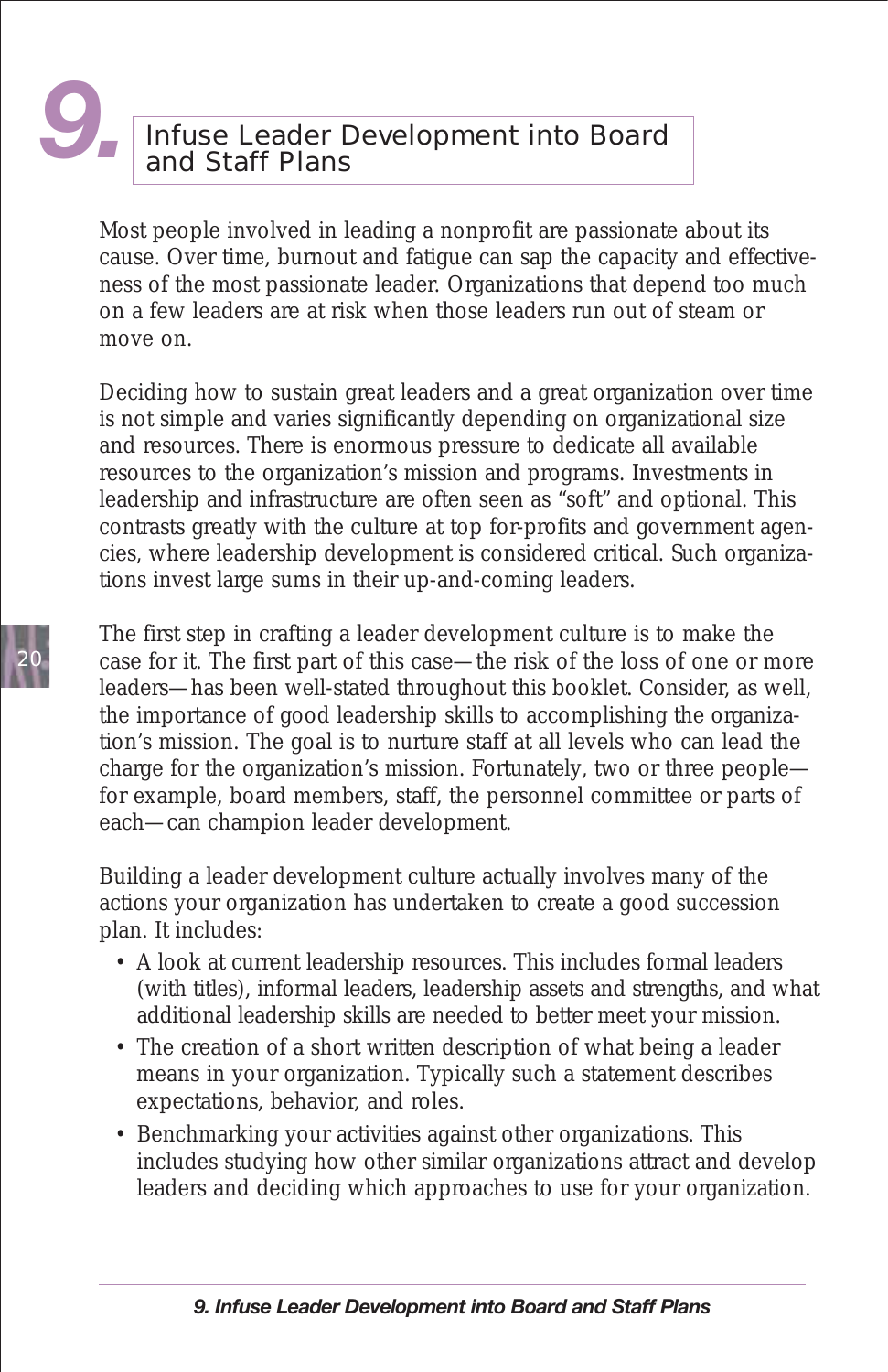- Creating a written leader development plan. This includes not just drafting and approving a plan, but allocating resources to it and making some individual (or team) responsible for it.
- Making the plan part of the system. This includes integrating the leadership development plan into the annual and strategic plans of the organization by noting milestones and stipulating progress reviews.

Small organizations with budgets under \$500,000, may focus much of the discussion on clarifying roles of staff, board, and volunteers in providing the leadership necessary to thrive. Once these roles are clear (along with the developmental or educational needs associated with them), it is easier to reallocate funds or seek grants to support the development of leaders.

*20 21* sion. This might involve monthly brown-bag learning opportunities, Larger nonprofits, will likely focus on management staff and on encouraging all staff to view themselves as leaders and contributors to the missupport to participate in a leadership class or program, or the creation of a formal program to develop leaders.

> In most organizations, attention to leader development also involves attention to diversity. Research on social networks suggests that most people recruit and are most comfortable with people they know or who look and sound like them. This can result in homogenous organizations attempting to serve diverse populations. Age, gender, race, ethnicity, class, and physical ability are among the many diversity considerations to be considered in planning for a leader development culture.

> How will you know you are successful in developing an organizational culture that constantly nourishes current and emerging leaders? Here are some measures other leaders and organizations have adopted.

- Every person can state clearly how she or he contributes.
- Both formal and informal leaders are valued and recognized.
- Staff who are interested in advancing in formal leadership positions know the requirements they must meet to move forward.
- Managers and supervisors are encouraged and rewarded for actions that support leader development. Such actions might include access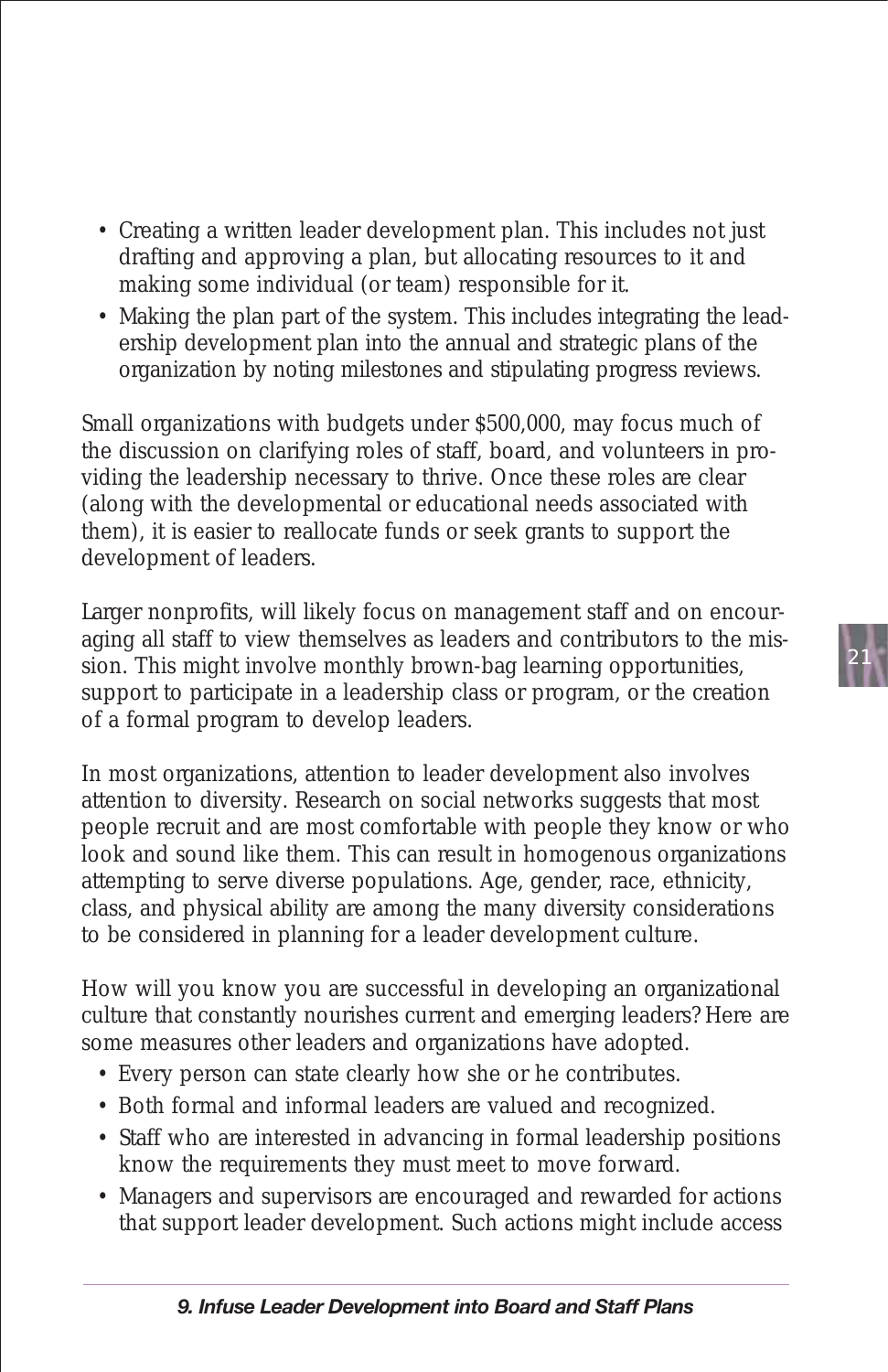to coaching, peer learning circles, courses or other educational opportunities, and opportunities for assignments that offer opportunities to lead and develop or refine key skills.

- The organization's strategic and annual plan reinforces the importance of attention to the development of leaders on staff.
- The organization has a written inclusiveness policy along with its emergency backup plan and succession policy, and is committed to building a diverse and sustainable leadership culture.
- Changes in leadership are handled calmly and without drama because there is a plan and confidence in the organization's investment in the development of internal leaders.

The resources that follow will help you get started on succession planning and executive transitions.



Here are some resources others have found helpful on these topics.

*About Succession Planning*

- Adams, Tom. Stepping Up, Staying Engaged. Executive Transition Monograph Series. Volume 5, Annie E. Casey Foundation, 2006.
- Gaskins Jones, Karen. "Preparing an Organization to Sustain Capable Leadership." The Nonprofit Quarterly. Spring 2007.
- Rothwell, William J. Effective Succession Planning: Ensuring Leadership Continuity and Building Talent from Within. New York: American Management Association, 1994.
- St. Onge, Patricia. Embracing Cultural Competency: A Roadmap for Nonprofit Capacity Builders. St. Paul, MN: Fieldstone Alliance, Inc., 2009.
- Wolfred, Tim. Building Leaderful Organizations: Succession Planning for Nonprofits. Monograph Series, Volume 6, Annie E. Casey Foundation, 2008. (Download at www.transitionguides.com/resources/CP%20Succession%20full.pdf)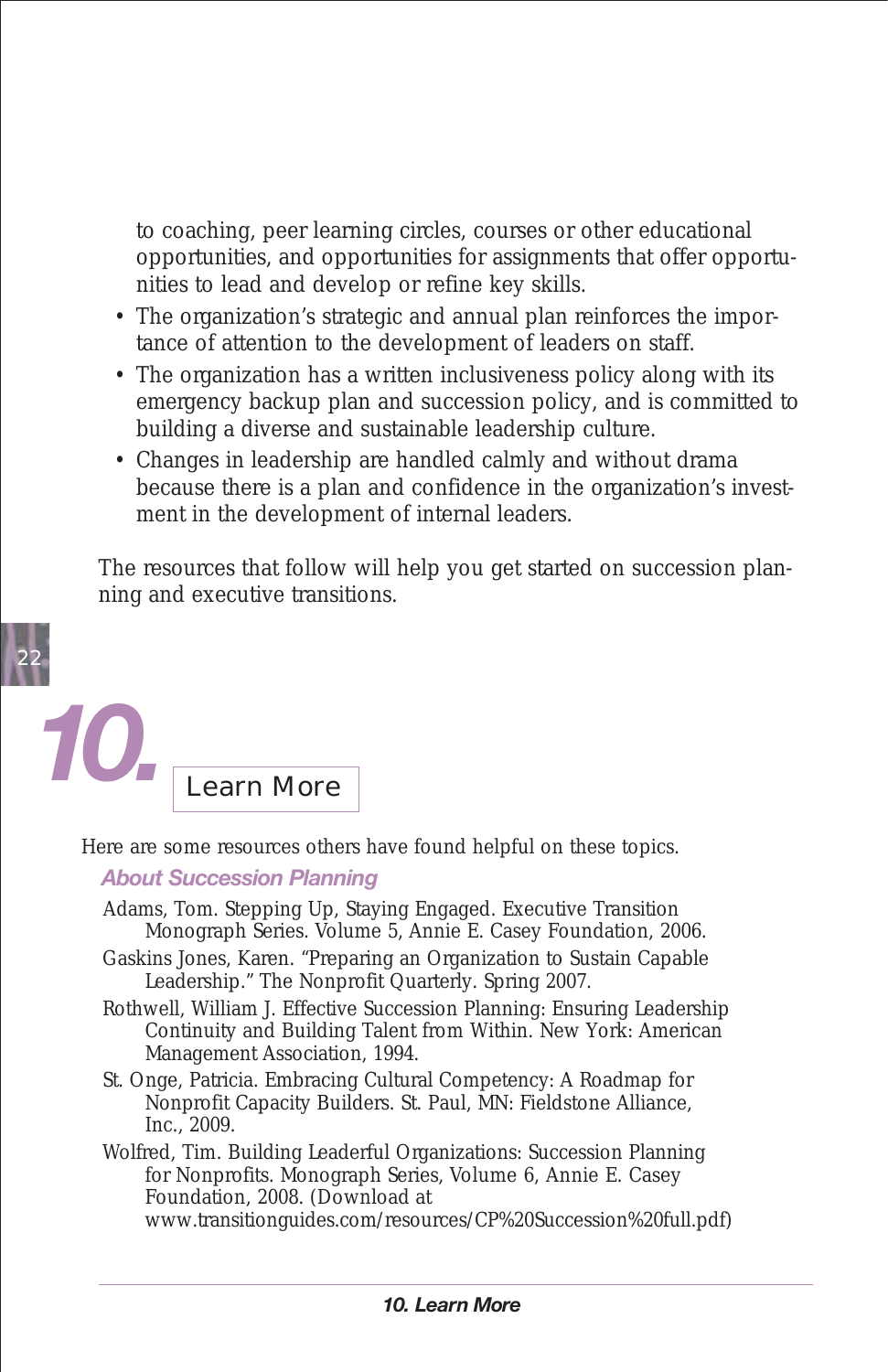#### *About Executive Transitions*

- Adams, Tom. The Nonprofit Leadership Transition and Development Guide: Proven Paths for Leaders and Organizations. San Francisco: Jossey-Bass, 2010.
- Adams, Tom. Founder Transitions: Creating Good Endings and New Beginnings. Monograph Series. Volume 5, Annie E. Casey Foundation, 2005. (Download at www.transitionguides.com/resources/docs/Founders\_final.pdf)
- Adams, Tom. "Departing? Arriving? Surviving and Thriving: Lessons for Seasoned and New Executives." The Nonprofit Quarterly. Vol. 9, Issue 4. Winter 2002.
- Tebbe, Don. Chief Executive Transitions: How to Hire and Support a Nonprofit CEO. Washington, DC: BoardSource, 2008.
- Wolfred, Tim. "Stepping Up: A Board's Challenge in Leadership Transitions." The Nonprofit Quarterly. Vol. 9, Issue 4. Winter 2002.
- Wolfred, Tim. Managing Executive Transitions: A Guide for Nonprofits. St. Paul, MN: Fieldstone Alliance, Inc. 2009.

#### *22 23 Websites*

TransitionGuides

www.transitionguides.com

Comprehensive site with articles, case studies, and tools for non profits related to leadership sustainability, succession planning, executive transition management, and related educational and consulting services.

CompassPoint Nonprofit Services

www.compasspoint.org

Leading research and consulting organization for nonprofits, with numerous articles and research reports.

Annie E Casey Foundation Executive Transition Monograph Series www.aecf.org/MajorInitiatives/LeadershipDevelopment/LdrshpResources. aspx

Access to the entire series of monographs commissioned by the Annie E. Casey Foundation on this topic as well as other related materials.

Thanks for being a champion of well-led and inclusive organizations seeking to make a difference in world. Best wishes as your organization continues to hum!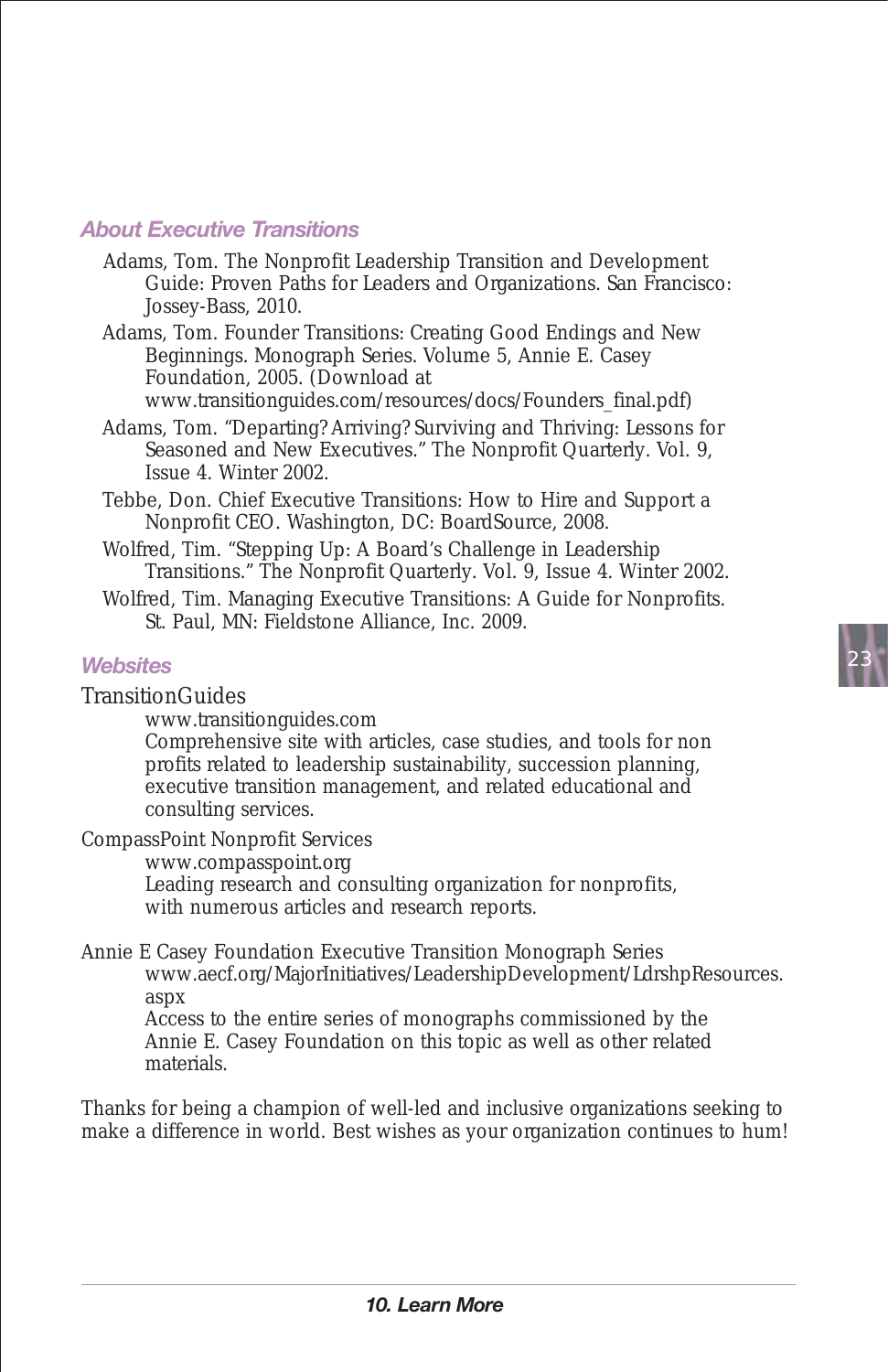#### *About the Authors*

TOM ADAMS is president and cofounder of TransitionGuides, a national consulting and educational services company. A national thought leader, speaker, and trainer on leadership and leadership transition topics, Tom is the author of The Nonprofit Leadership Transition and Development Guide: Proven Paths for Leaders and Organizations (Jossey-Bass, 2010). He has published extensively, including articles in the Nonprofit Quarterly, the Stanford Social Innovation Review and three monographs (Capturing the Power of Leadership Change; Founder Transitions: Creating Good Endings and New Beginnings; and Staying Engaged, Stepping Up: Succession Planning and Executive Transition Management for Nonprofit Boards of Directors).

#### *Series Editor*

VINCENT HYMAN, series editor, is an award-winning writer, editor, and publisher. After leading the development of the nonprofit publishing center at Amherst H. Wilder Foundation and the publishing program of Fieldstone Alliance, Inc., he founded Vincent Hyman Editorial Services, with expertise in nonprofit management, foundation effectiveness, policy, marketing, and related issues. He is editor of scores of books, coauthor of Coping with Cutbacks: The Nonprofit Guide to Success When Times Are Tight and author of The Nonprofit Risk Management Guidebook and Evaluating the Executive Director: Your Role as a Board Member (both from First Nonprofit Educational Foundation). He has authored numerous web and print articles, and has three decades of experience in writing, editing, and organizational communications.